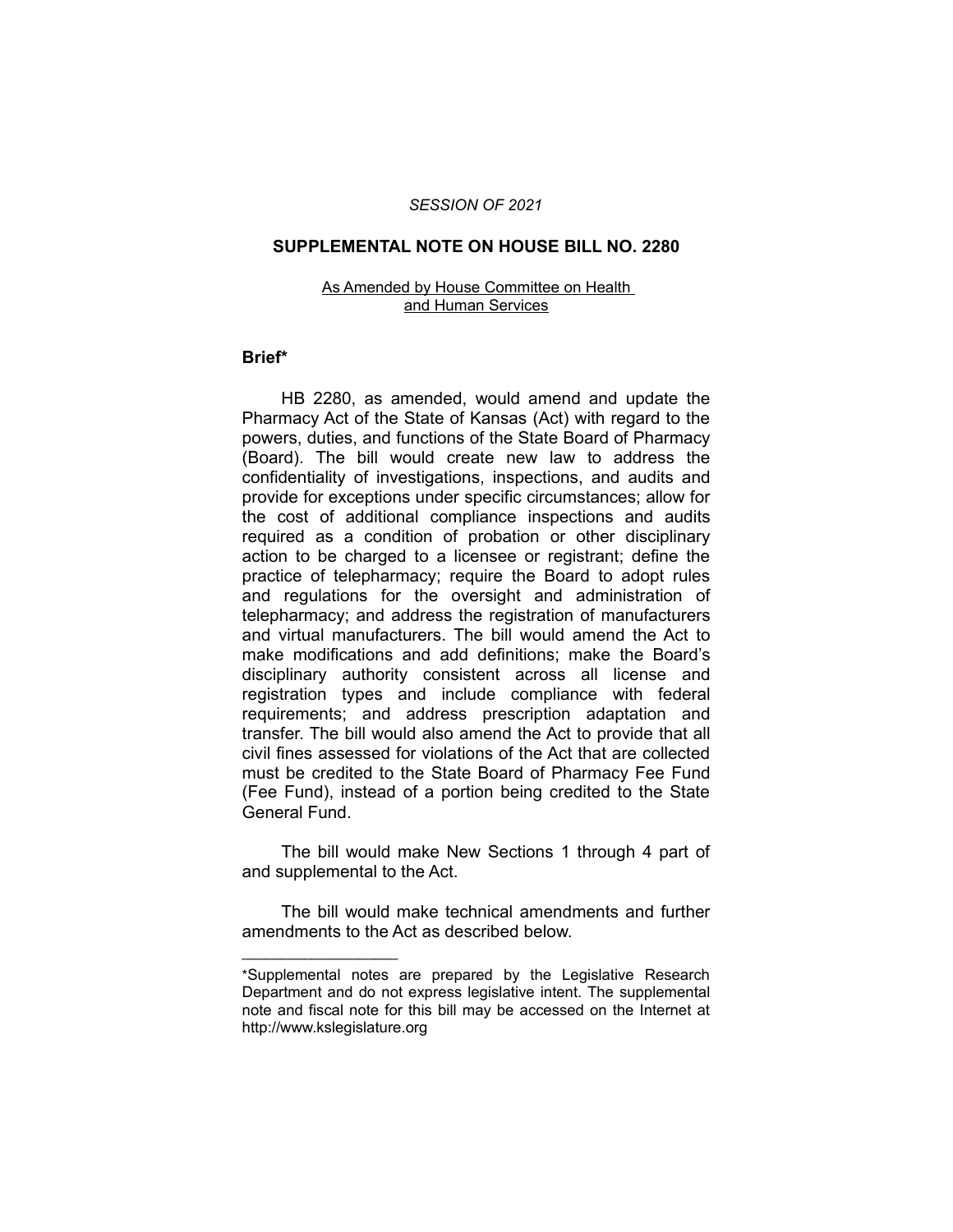# *Confidentiality of Investigations and Related Documents (New Section 1)*

The bill would make confidential any complaint, investigation, report, record, or other information relating to a complaint or investigation that is received, obtained, or maintained by the Board. The bill would prohibit the Board or its employees from disclosing such information in a manner that would identify or enable identification of the person who is the subject or source of the information. The bill would allow disclosure of such information as follows:

- In any proceeding conducted by the Board or in an appeal of an order of the Board entered in a proceeding, or to any party to a proceeding or appeal or the party's attorney;
- To the person who is the subject of the information or to any person or entity when requested by the person who is the subject of the information, but the Board may require disclosure in a manner that would prevent identification of any other person who is the subject or source of the information; or
- To a state or federal licensing, regulatory, or enforcement agency with jurisdiction over the subject of the information or to an agency with jurisdiction over acts or conduct similar to acts or conduct that would constitute grounds for action under the Act.

The bill would prohibit an agency receiving any confidential complaint or report, record, or other information disclosed by the Board, as authorized by the bill, from disclosing such information, unless otherwise authorized by law. Except as specifically authorized in the bill, an applicant, registrant, or individual would be prohibited access to any complaint, investigation, report, record, or information concerning an investigation in progress until the investigation and enforcement action was completed.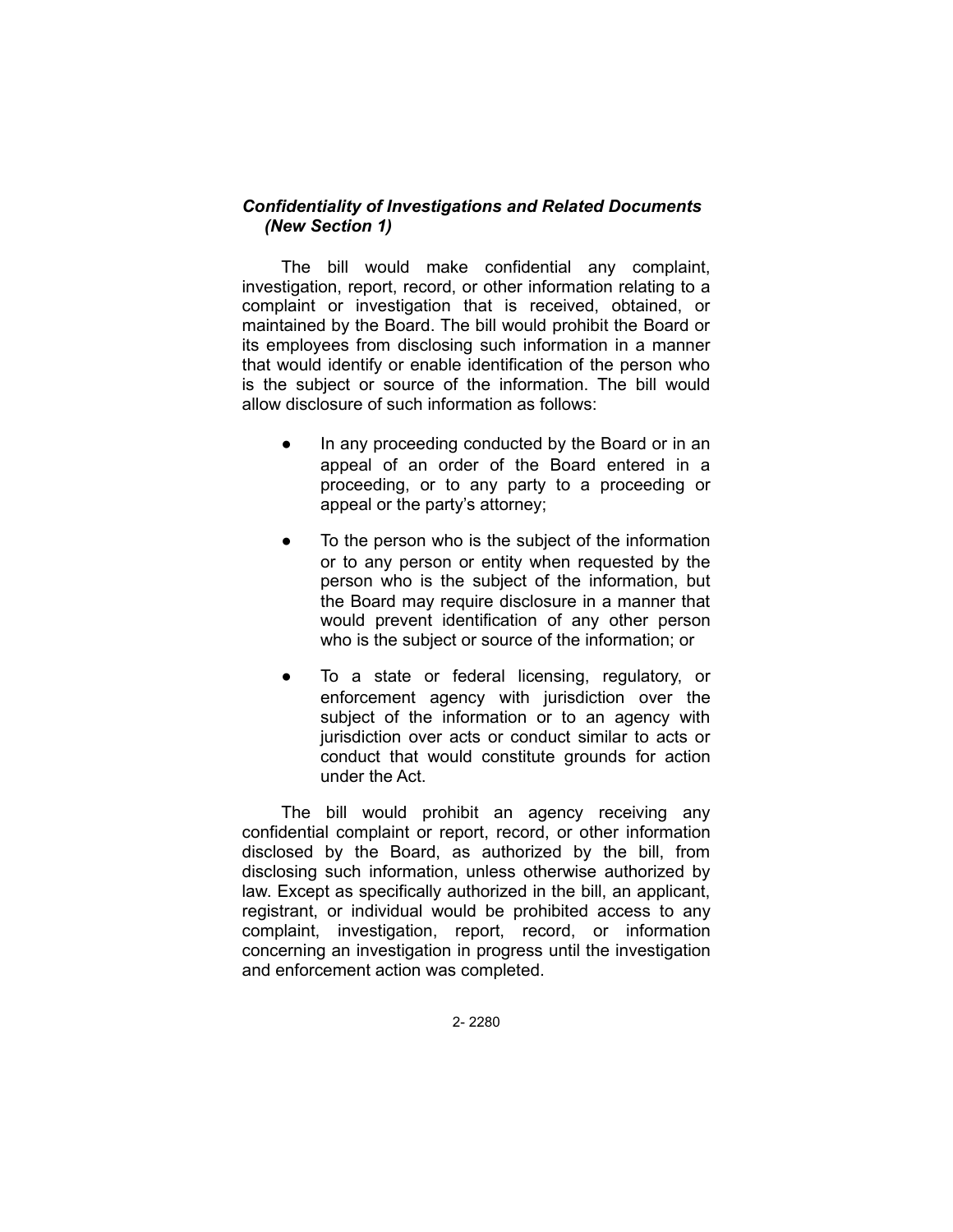The bill would prohibit the release of a record, report, or other information that is subject to other specific state or federal laws concerning its disclosure.

### *Costs of Compliance Inspections and Audits (New Section 2)*

The bill would authorize the Board to charge a licensee or registrant the actual costs of additional inspections and audits that occur as a condition of probation or other disciplinary action. The bill would allow the Board to impose additional disciplinary action if the licensee or registrant failed to comply with a Board order regarding payment of such costs.

The bill would authorize the Board to conduct an inspection of the place of business where such operation is conducted, regardless of whether the facility is located in Kansas, at the request of resident and nonresident facilities registered or applying for registration or renewal with the Board. The bill would require the costs of such inspections to be paid by the registrant or applicant, who would be required to deposit a reasonable sum, as determined by the Board, to cover the Board's estimated cost of performing the inspection prior to scheduling the inspection. The bill would require the Board to provide the registrant or applicant a written notice for any amount remaining if the actual cost of the inspection exceeds the amount deposited. If the amount deposited exceeds the actual costs incurred, the bill would require the Board to remit the difference to the registrant or applicant.

The actual costs of the inspection would include, but not be limited to: salaries and wages; travel, mileage, and lodging; subsistence allowances, document storage, shipping, and handling; or other expenses deemed reasonable and necessary by the Board. All moneys collected for the inspections would be deposited into the State Treasury to the credit of the Fee Fund.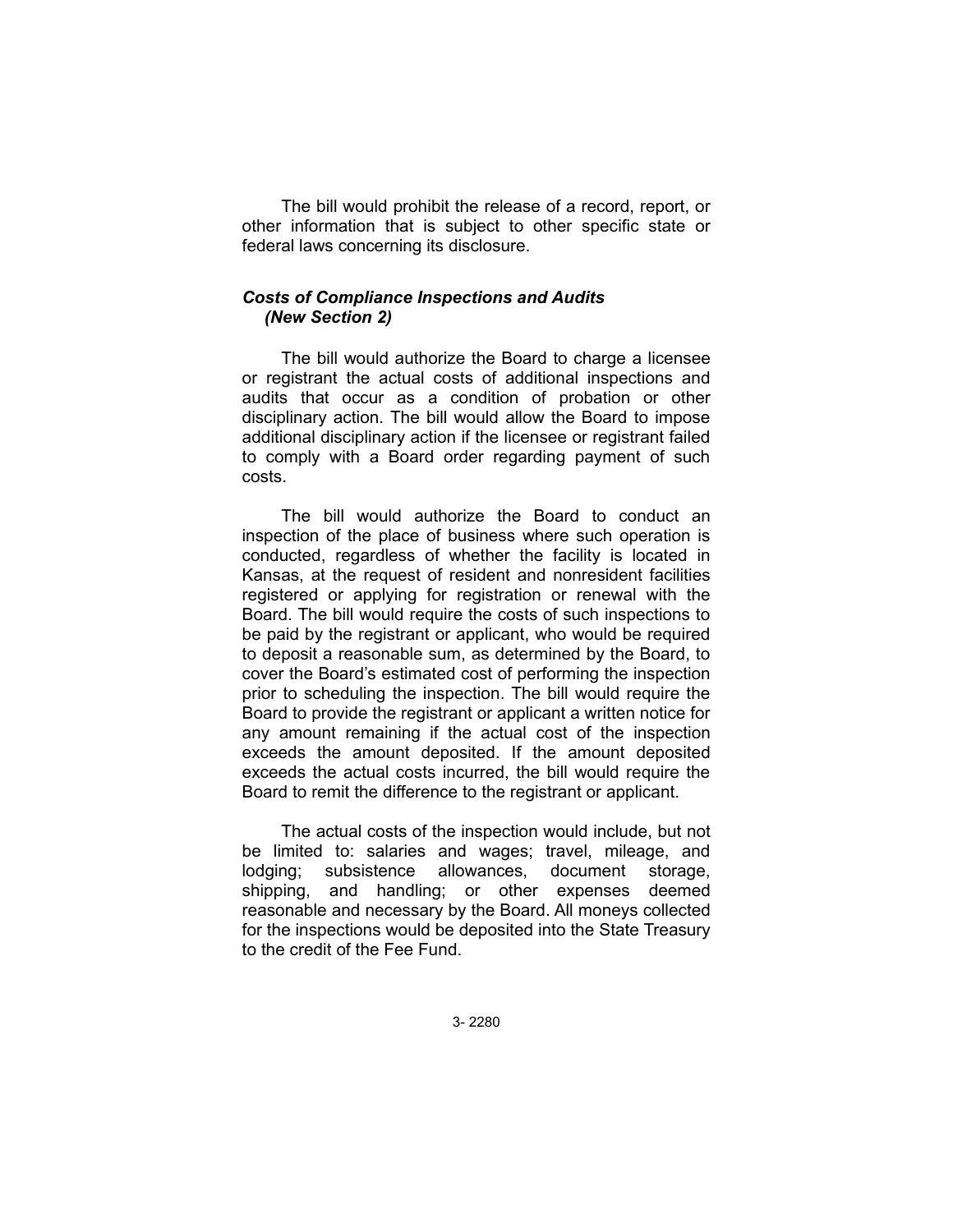# *Telepharmacy and Rules and Regulations (New Section 3)*

## *Definitions*

The bill would define the following terms:

- "Telepharmacy" would mean the practice of pharmacy by a pharmacist located in Kansas using telecommunications or other automations and technologies to deliver personalized, electronically documented, real-time pharmaceutical care to patients, or their agents, who are located at sites other than where the pharmacist is located, including prescription dispensing and counseling and to oversee and supervise telepharmacy outlet operations; and
- "Telepharmacy outlet" would mean a pharmacy located in Kansas that:
	- Is registered as a pharmacy under the Act;
	- Is owned by the managing pharmacy;
	- Is connected *via* computer link, video link, audio link, or other functionally equivalent telecommunications equipment with a supervising pharmacy located in Kansas; and
	- Has a pharmacy technician on-site who performs activities under the electronic supervision of a pharmacist located in Kansas.

The bill would require a pharmacist to be in attendance at the telepharmacy outlet by connecting to the telepharmacy outlet *via* computer link, video link, and audio link, or other functionally equivalent telecommunications equipment, and require the pharmacist be available to consult with and assist the pharmacy technician in performing activities.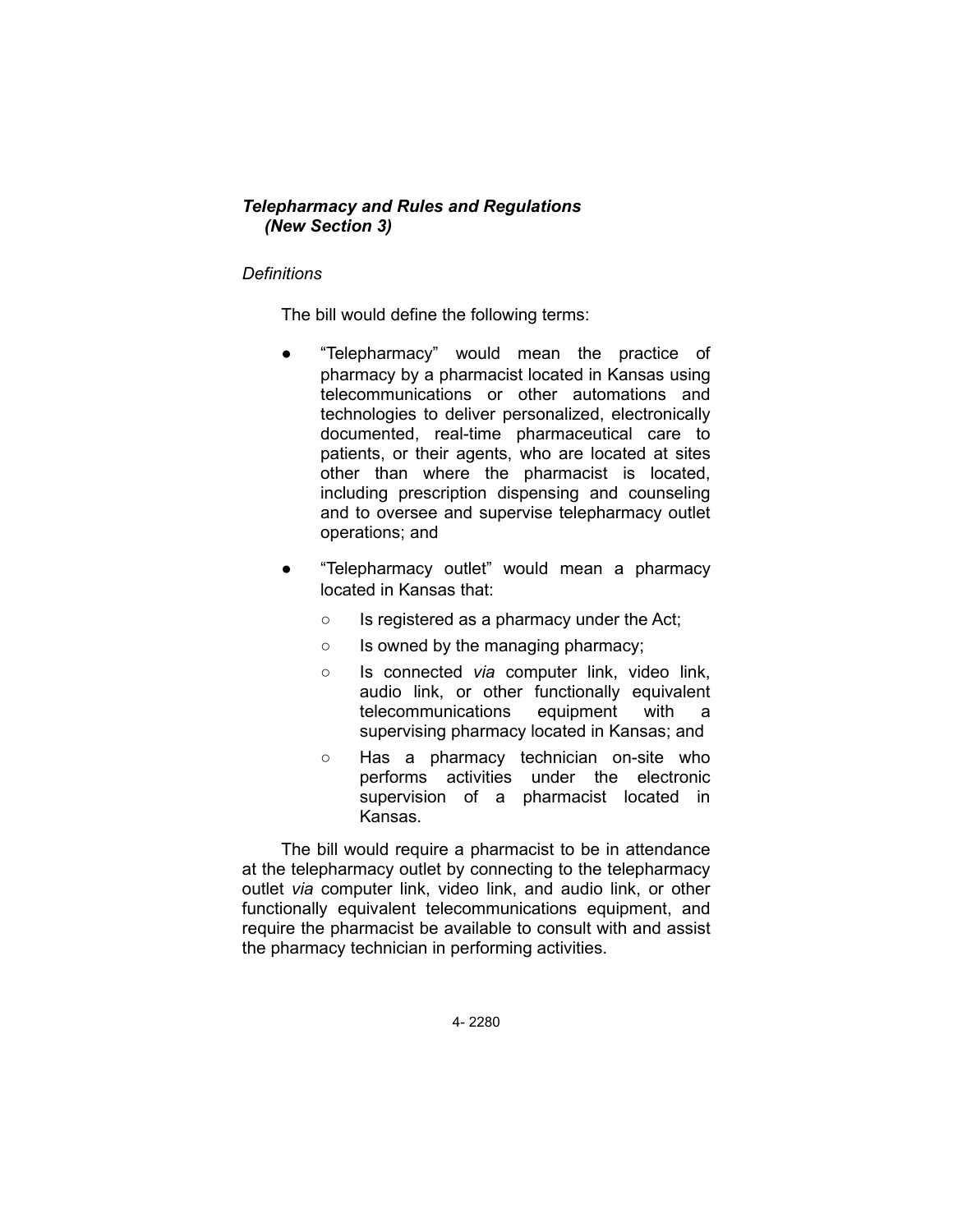## *Rules and Regulations for a Managing Pharmacy and Telepharmacy*

The bill would require the Board to adopt rules and regulations necessary to specify additional criteria for a managing pharmacy and telepharmacy outlet not later than January 1, 2023. The criteria to be specified would include, but not be limited to:

- Application requirements;
- Structural, security, technology, and equipment requirements;
- Staffing, training, and electronic supervision requirements;
- Inventory record keeping and storage requirements;
- Labeling requirements;
- Establishment of policies and procedures;
- The number of telepharmacy outlets that may be operated by a supervising pharmacy;
- Use of automated dispensing machines; and
- Criteria for requesting exemptions or waivers from the requirements set forth in rules and regulations pertaining to the established criteria for a managing pharmacy and telepharmacy outlet.

# *Registration of Manufacturers and Virtual Manufacturers (New Section 4)*

The bill would clarify the registration requirements for a manufacturer or virtual manufacturer. The bill would authorize the Board to require an applicant for registration as a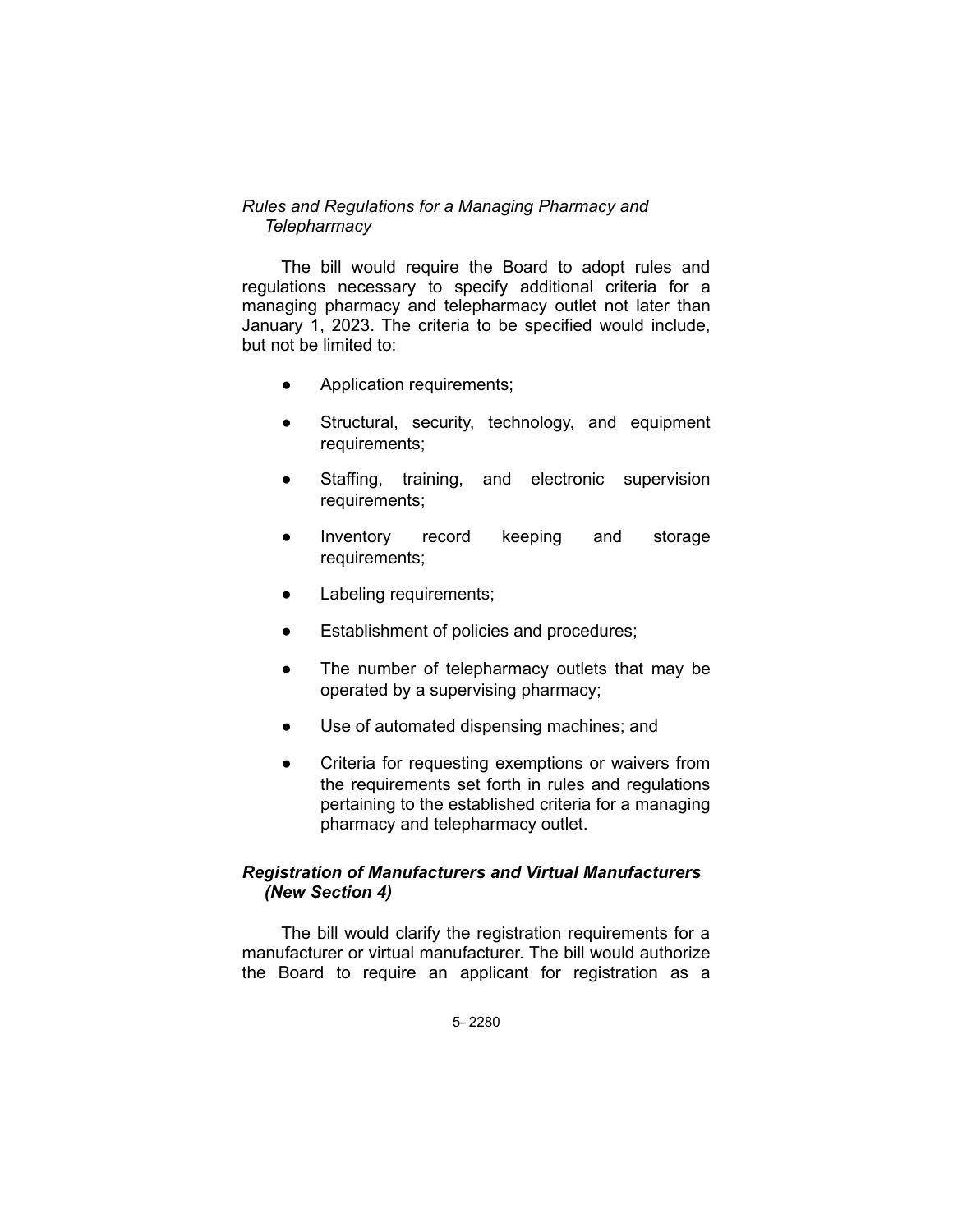manufacturer or virtual manufacturer, or an applicant for renewal of such registration, to provide the following information:

- The name, full business address, and telephone number of the applicant;
- All trade or business names used by the applicant;
- All addresses, telephone numbers, and the names of contact individuals for all facilities used by the applicant for storage, handling, and distribution of prescription drugs or devices;
- The type of ownership or operation of the applicant;
- The name of the owner or operator of the applicant, including:
	- If an individual, the name of the individual;
	- If a partnership, the name of each partner and the name of the partnership;
	- If a corporation, the name and title of each corporate officer and director of the corporation, and the name of the state of incorporation; or
	- If a sole proprietorship, the full name of the sole proprietor and the name of the business entity; and
- Any other information the Board deems appropriate.

The bill would require changes in any of the above information be submitted to the Board in a form and manner prescribed by the Board.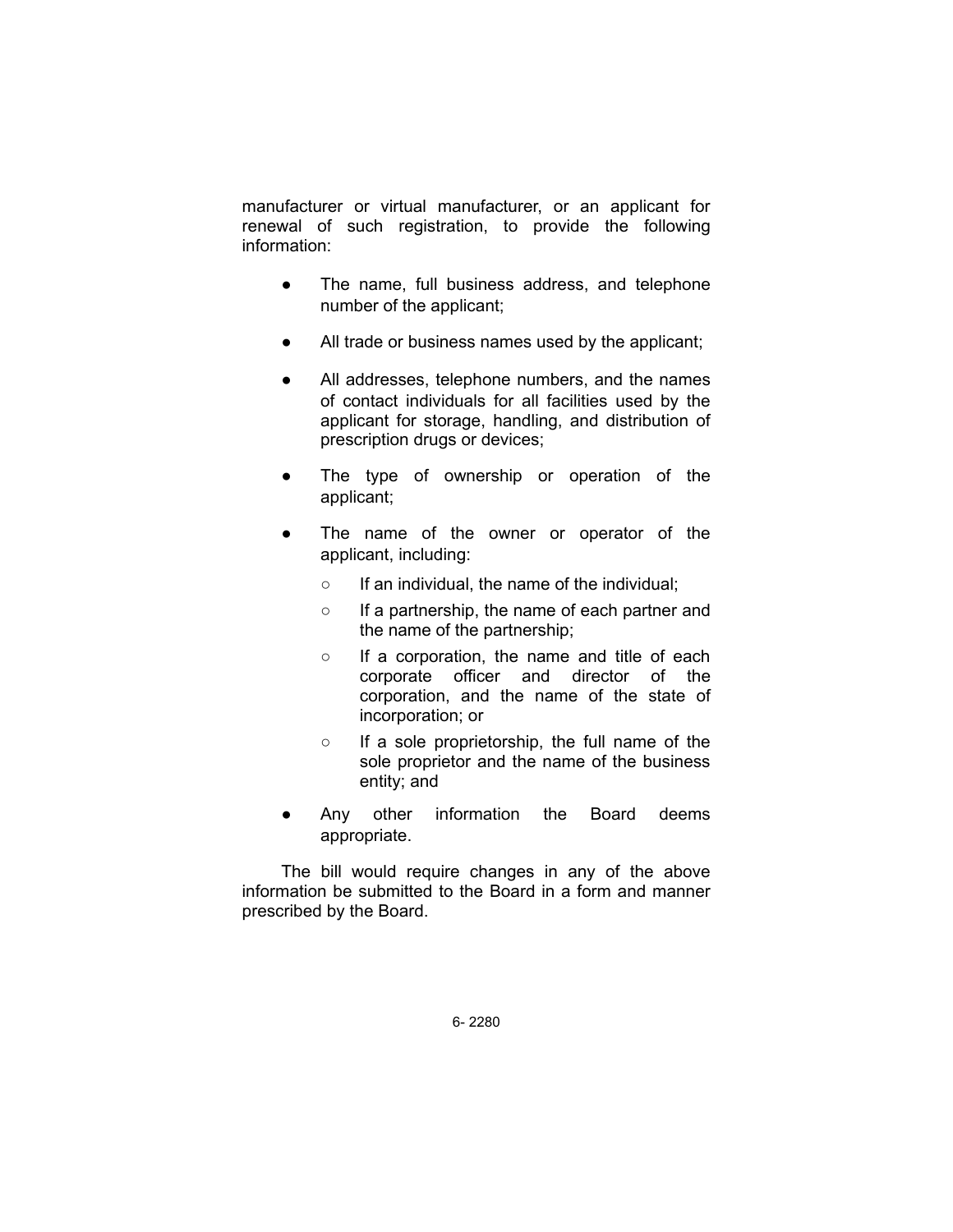# *Qualifications for Manufacturer and Virtual Manufacturer Applicants*

The bill would require the Board consider the following factors in reviewing the qualifications for applicants for initial registration or renewal of registration as a manufacturer or virtual manufacturer:

- Any convictions of the applicant under any federal, state, or local laws relating to drug samples, manufacture of drugs or devices, wholesale or retail drug distribution, or distribution of controlled substances;
- Any felony convictions of the applicant under federal or state laws;
- The applicant's past experience in the manufacture or distribution of prescription drugs, including controlled substances;
- The furnishing by the applicant of false or fraudulent material in any application made in connection with drug manufacturing or distribution;
- Discipline, censure, warning, suspension, or revocation by federal, state, or local government of any license or registration currently or previously held by the applicant for the manufacture or distribution of any drugs, including controlled substances;
- Compliance with registration requirements under previously granted registrations, if any;
- Compliance with requirements to maintain or make available to the Board or to the federal, state, or local law enforcement officials those records required by the federal Food, Drug, and Cosmetic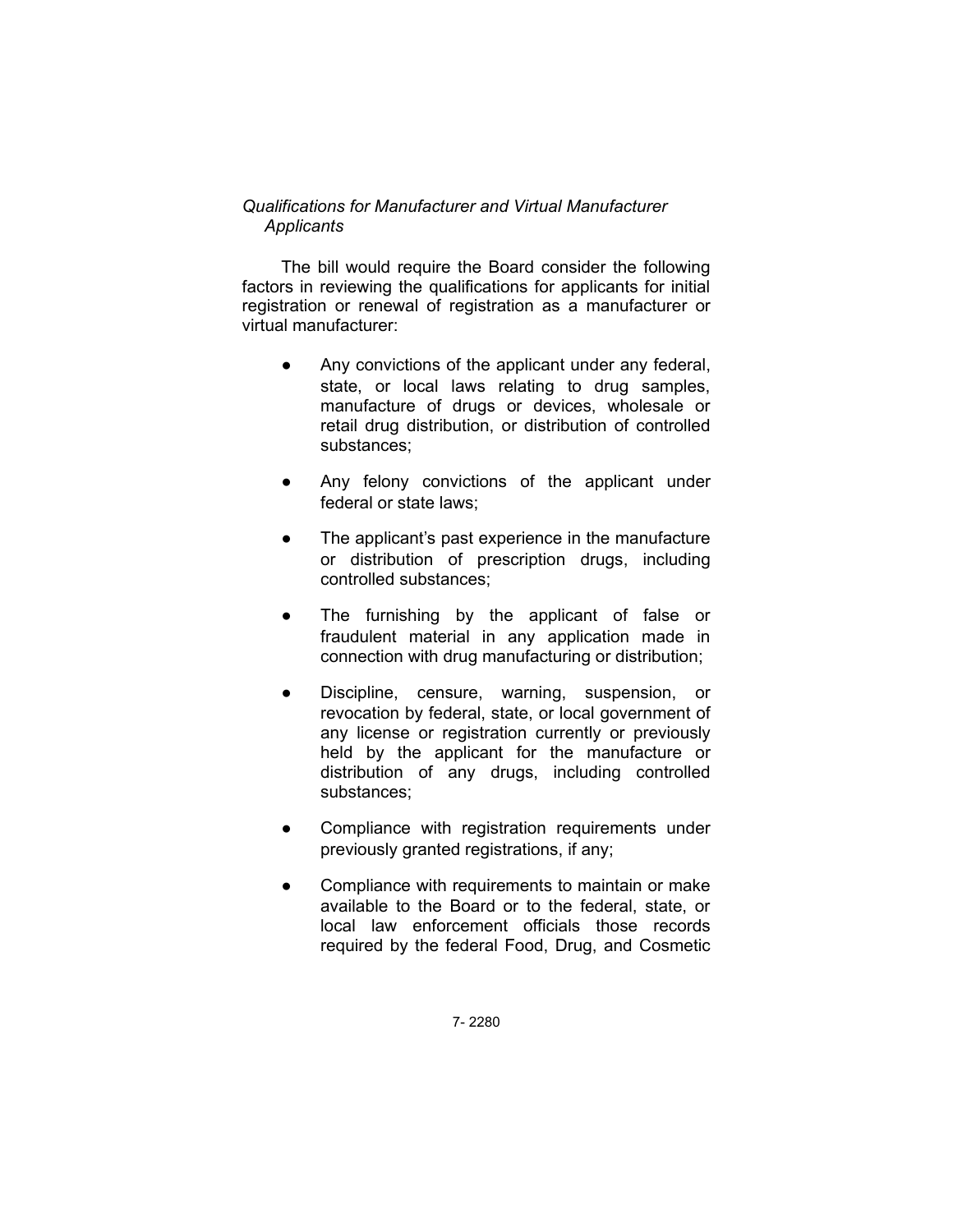Act, and rules and regulations adopted pursuant to such act; and

● Any other factors or qualifications deemed by the Board to be relevant to and consistent with public health and safety.

After consideration of the qualifications for applicants for registration as a manufacturer or virtual manufacturer, the bill would authorize the Board to deny an initial application for registration or application for renewal of a registration if the Board determines the granting of such registration would not be in the public interest. The authority of the Board to deny such registration as a manufacturer or virtual manufacturer would be in addition to other statutory authority of the Board pertaining to the suspension, revocation, placement on probationary status, or denial of a registration.

#### *Rules and Regulations*

The bill would require the Board, by rules and regulations, to require personnel employed by persons registered as a manufacturer or virtual manufacturer have appropriate education or experience to assume responsibility for positions related to compliance with state registration requirements.

The bill would provide that the Board, by rules and regulations, may implement the section of the bill on the registration of manufacturers and virtual manufacturers to conform with any requirements of the federal Drug Supply Chain Security Act in effect on July 1, 2021.

#### *Inspections*

The bill would require each facility that manufactures drugs or devices to undergo an inspection by the Board, or a third party recognized by the Board, prior to initial registration and periodically thereafter according to a schedule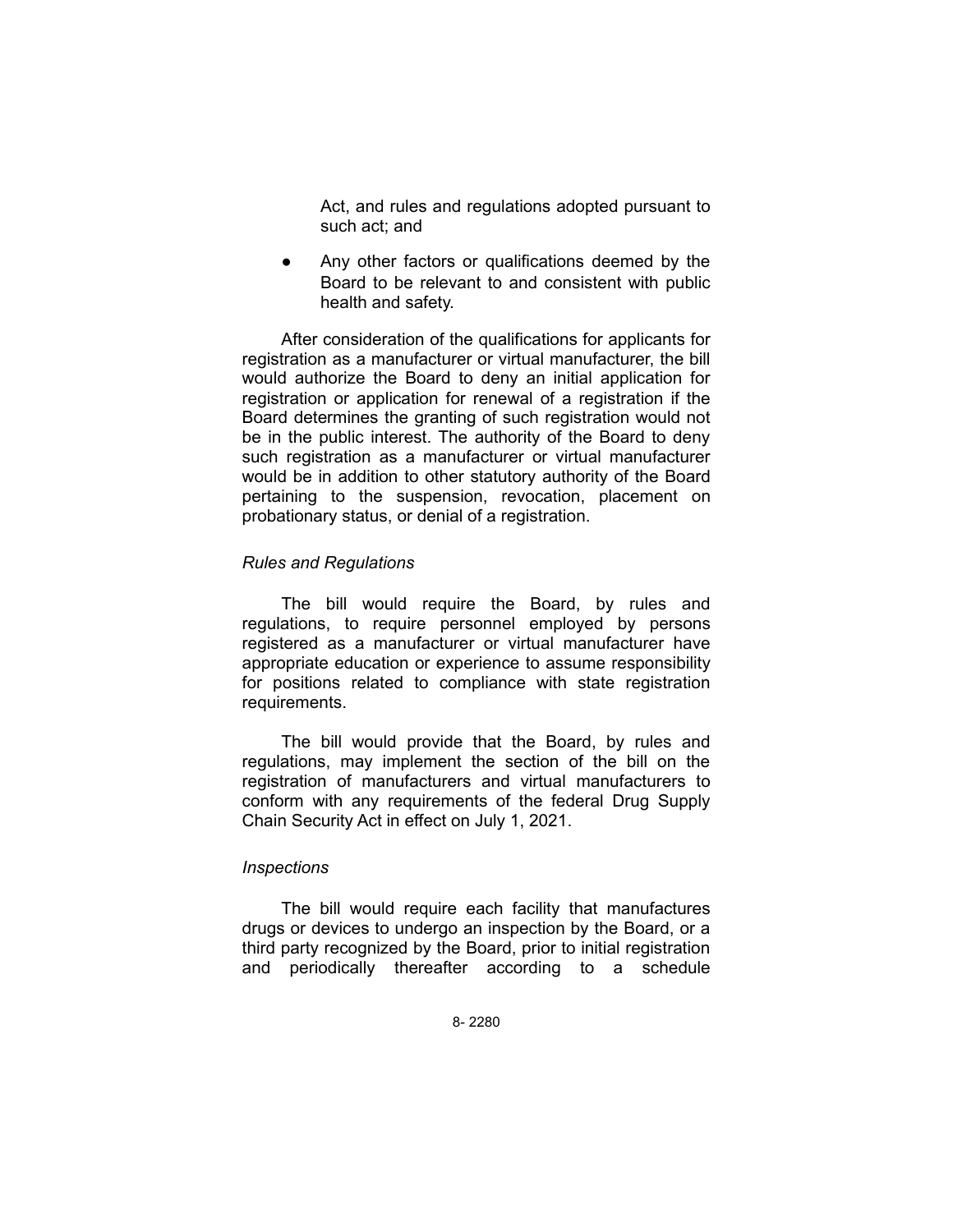determined by the Board, but not less than once every three years. The bill would require the Board adopt rules and regulations no later than July 1, 2022, to establish standards and requirements for the issuance and maintenance of manufacturer and virtual manufacturer registration, including inspections.

## *Registration Requirements for Manufacturers and Virtual Manufacturers Registered in Other States*

The bill would authorize the Board to register a manufacturer or virtual manufacturer licensed or registered under the laws of another state if the requirements of that state are deemed by the Board to be substantially equivalent to Kansas requirements, or the applicant is inspected by a third party recognized and approved by the Board.

# *Standards and Requirements for Registration*

The bill would require the Board, by rules and regulations, to establish standards and requirements for the issuance and maintenance of manufacturer and virtual manufacturer registration, including, but not limited to, requirements regarding:

- An application and renewal fee;
- A surety bond;
- Registration and periodic inspections;
- Certification of a designated representative;
- Designation of a registered agent;
- Storage of drugs and devices;
- Handling, transportation, and shipment of drugs and devices;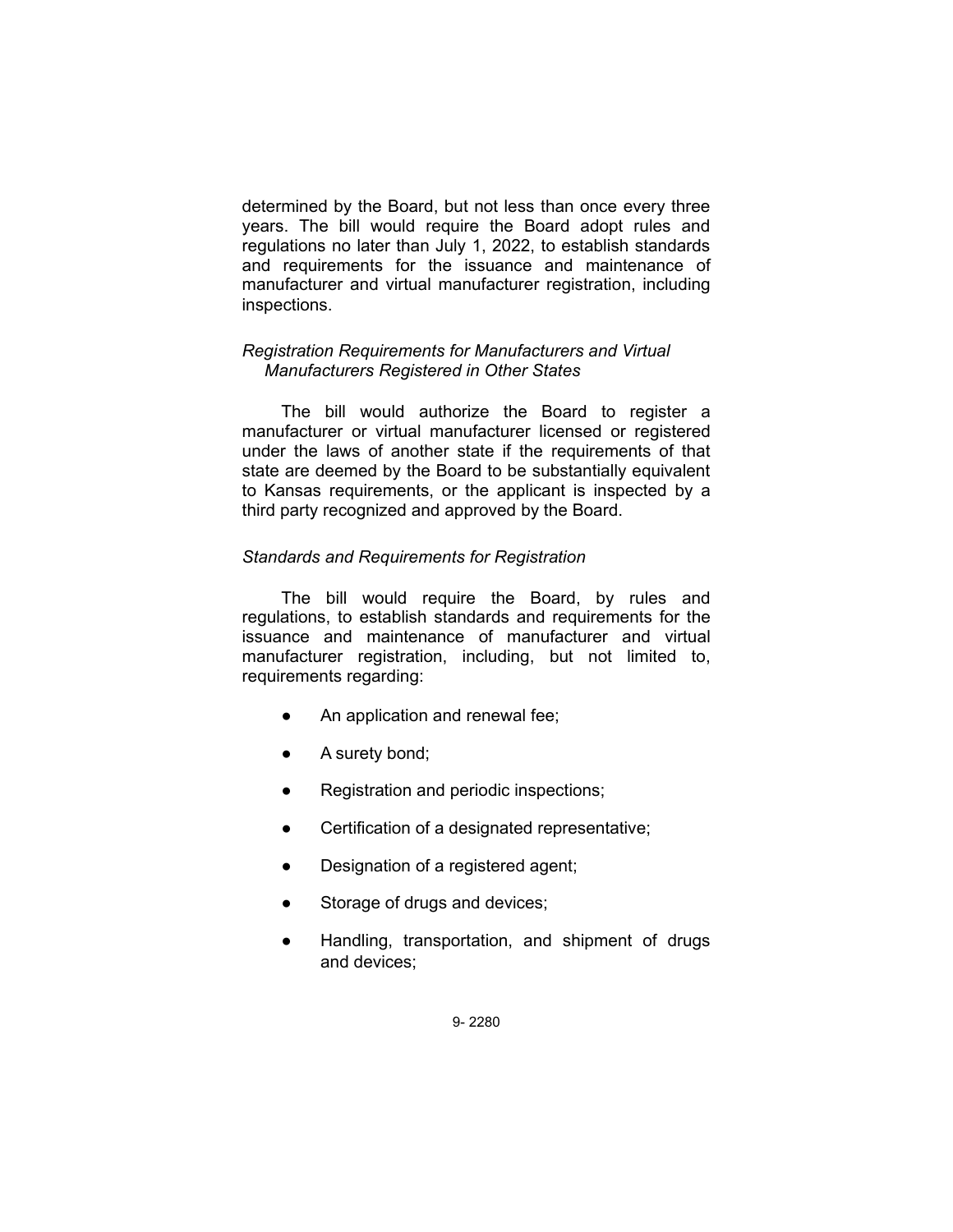- Security;
- Examination of drugs and devices and treatment of those found to be unacceptable as defined by the Board;
- Due diligence regarding other trading partners;
- Creation and maintenance of records, including transaction records;
- Procedures for operation; and
- Procedures for compliance with the requirements of the federal Drug Supply Chain Security Act.

# *Use of Titles (Section 5)*

The bill would amend the Act to clarify the use or exhibition of the titles "drugstore," "pharmacy," or "apothecary" or any combination of such titles. The bill would clarify it would be unlawful to use such terms or any title or description of like import, or any term designed to take the place of such titles, if such title is being used in the context of health, medical, or pharmaceutical care and the individual, firm, or corporation has not provided a disclaimer sufficient to notify customers that a pharmacist is not employed at the location.

# *Definitions (Section 6)*

The bill would amend and add definitions to the Act as follows:

● "Address" would be added to mean, with respect to prescriptions, the physical address where a patient resides, including street address, city, and state;

10- 2280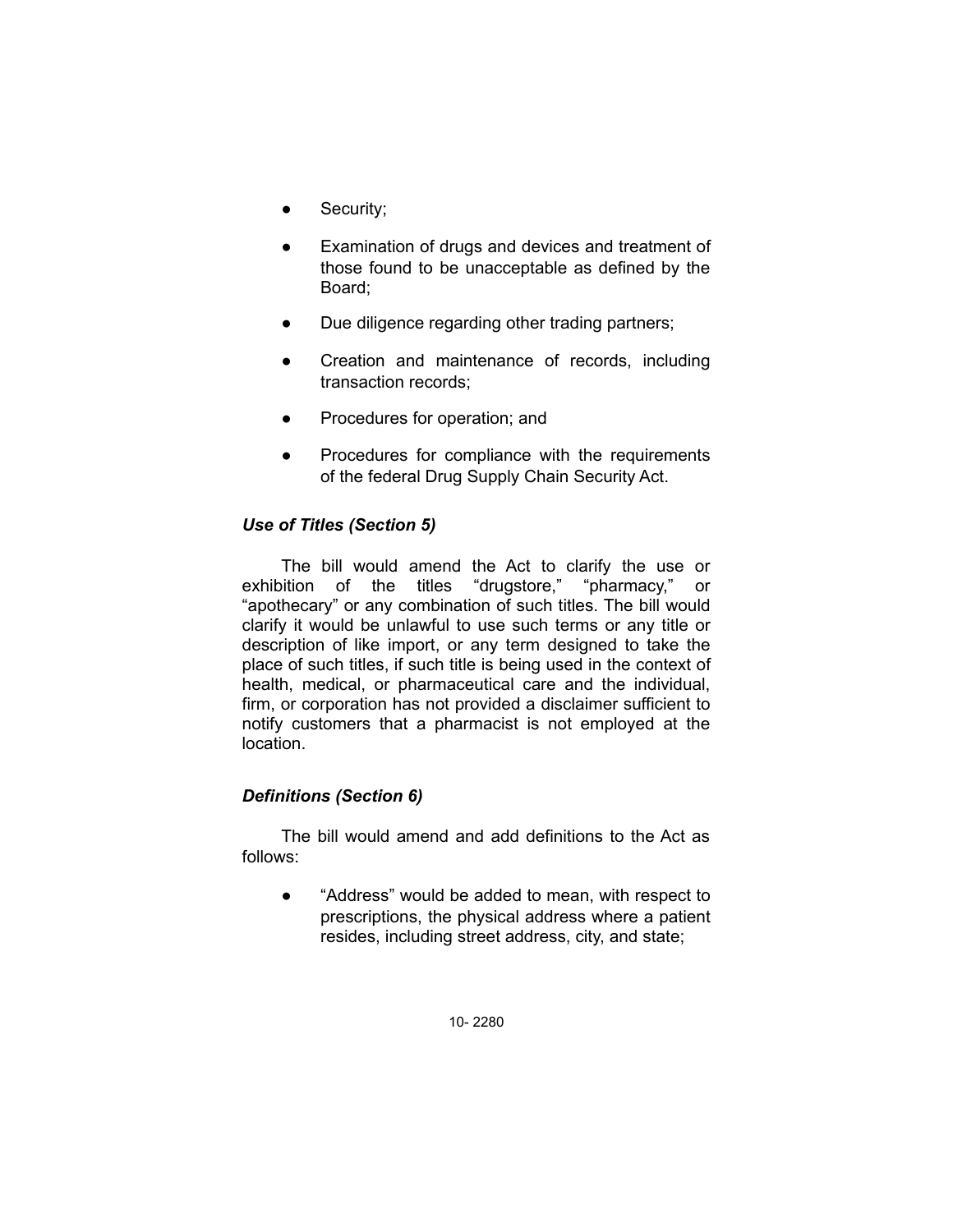- "Compounding" would be amended to clarify compounding does not include reconstituting any mixed drug according to the U.S. Food and Drug Administration (FDA)-approved labeling for the drug. [*Note:* The term "oral or topical drug" is replaced with "mixed drug," and language regarding compounding not including preparing any sterile or nonsterile preparation that is essentially a copy of a commercially available product is deleted.];
- "Current good manufacturing practices" or "CGMP" would be added to mean requirements for ensuring drugs and drug products are consistently manufactured, repackaged, produced, stored, and dispensed in accordance with 21 CFR §§ 207, 210, and 211;
- "Device" would be added to mean an instrument, apparatus, implement, machine, contrivance, implant, *in vitro* reagent, or other similar or related article, including a component part or accessory that:
	- Is recognized in the official national formulary, or the U.S. Pharmacopoeia, or any supplement of those; is intended for use in the diagnosis of disease or other conditions; is used for the care, mitigation, treatment, or prevention of disease in human or other animals; or is intended to affect the structure or any function of the body of human or other animals; and
	- Does not achieve its primary intended purposes through chemical action within or on the body of human or other animals, and is not dependent upon being metabolized for the achievement of any of its primary intended purposes;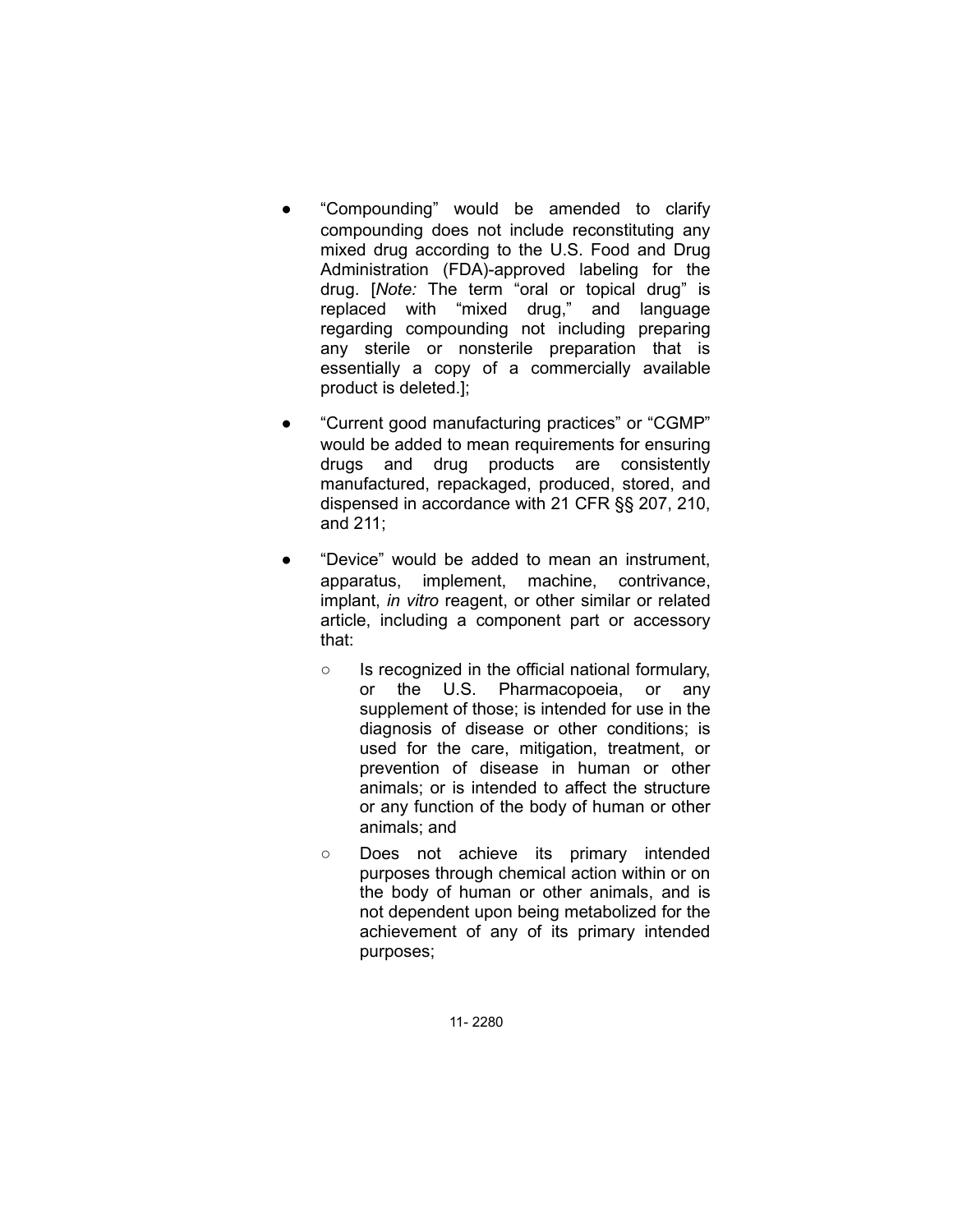- "Direct supervision" would be amended to mean the process by which the responsible pharmacist shall observe and direct the activities of a pharmacist intern or pharmacy technician; be readily and immediately available at all times activities are performed; provide personal assistance, direction, and approval throughout the times the activities are performed; and complete the final check before dispensing. Except as otherwise directed by the Act or rules and regulations of the Board, "direct supervision" would be in person;
- "Dispense" or "dispensing" would be amended to mean to deliver prescription medication to the ultimate user or research subject by or pursuant to the lawful order of a practitioner or pursuant to the prescription of a mid-level practitioner, including, but not limited to, delivering prescription medication to a patient by mail, common carrier, personal delivery, or third-party delivery to any location requested by the patient;
- "Dispenser" would be amended to replace the term "medication" with "drugs or devices" with regard to the items dispensed by a dispenser who is a practitioner or pharmacist. "Dispenser" would also mean a retail pharmacy, hospital pharmacy, or group of pharmacies under common ownership and control that do not act as a wholesale distributor. Affiliated warehouses or distribution centers of such entities under common ownership and control that do not act as a wholesale distributor would be excluded from the definition;
- "Diversion" would be added to mean the transfer of a controlled substance from a lawful to an unlawful channel of distribution or use;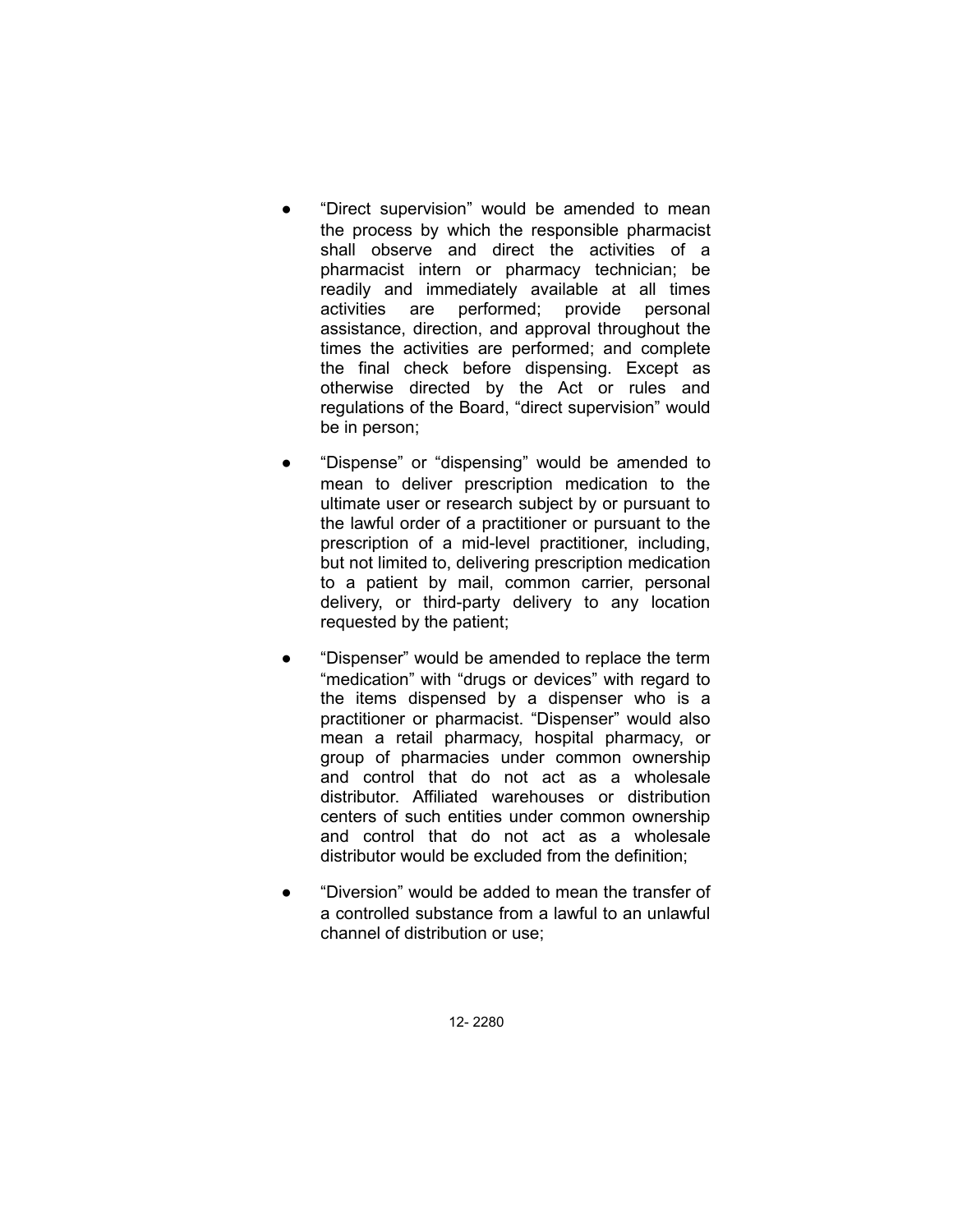- "Institutional drug room" would be amended to add residents of a juvenile correctional facility to those whose needs would be provided by an institutional drug room;
- "Interchangeable biological product" would be amended to mean a biological product that the FDA has identified in the "Purple Book: Lists of Licensed Biological Products with Reference Product Exclusivity and Biosimilarity or Interchangeability Evaluations" as meeting the standards for "interchangeability" as defined in federal law regarding licensure of biological products as biosimilar or interchangeable in effect on January 1, 2017;
- "Medical care facility" would be amended to mean the same as defined in KSA 65-425, except that the term would also include psychiatric hospitals and psychiatric residential treatment facilities as defined in KSA 2020 Supp. 39-3002;
- "Medication order" would be amended to mean a written or oral order by a prescriber, or the prescriber's authorized agent, for administration of a drug or device to a patient in a Kansas licensed medical care facility or a Kansas licensed nursing facility or nursing facility for mental health, as defined by KSA 39-923;
- "Pharmacist intern" or "intern" would be amended to mean a student currently enrolled in and in good standing with an accredited pharmacy program;
- "Pharmacy," "drugstore," or "apothecary" would be amended to include any electronic medium. The definition would also be amended to clarify where the following terms could be displayed as used in the context of health, medical, or pharmaceutical care or services: "pharmacist," "pharmaceutical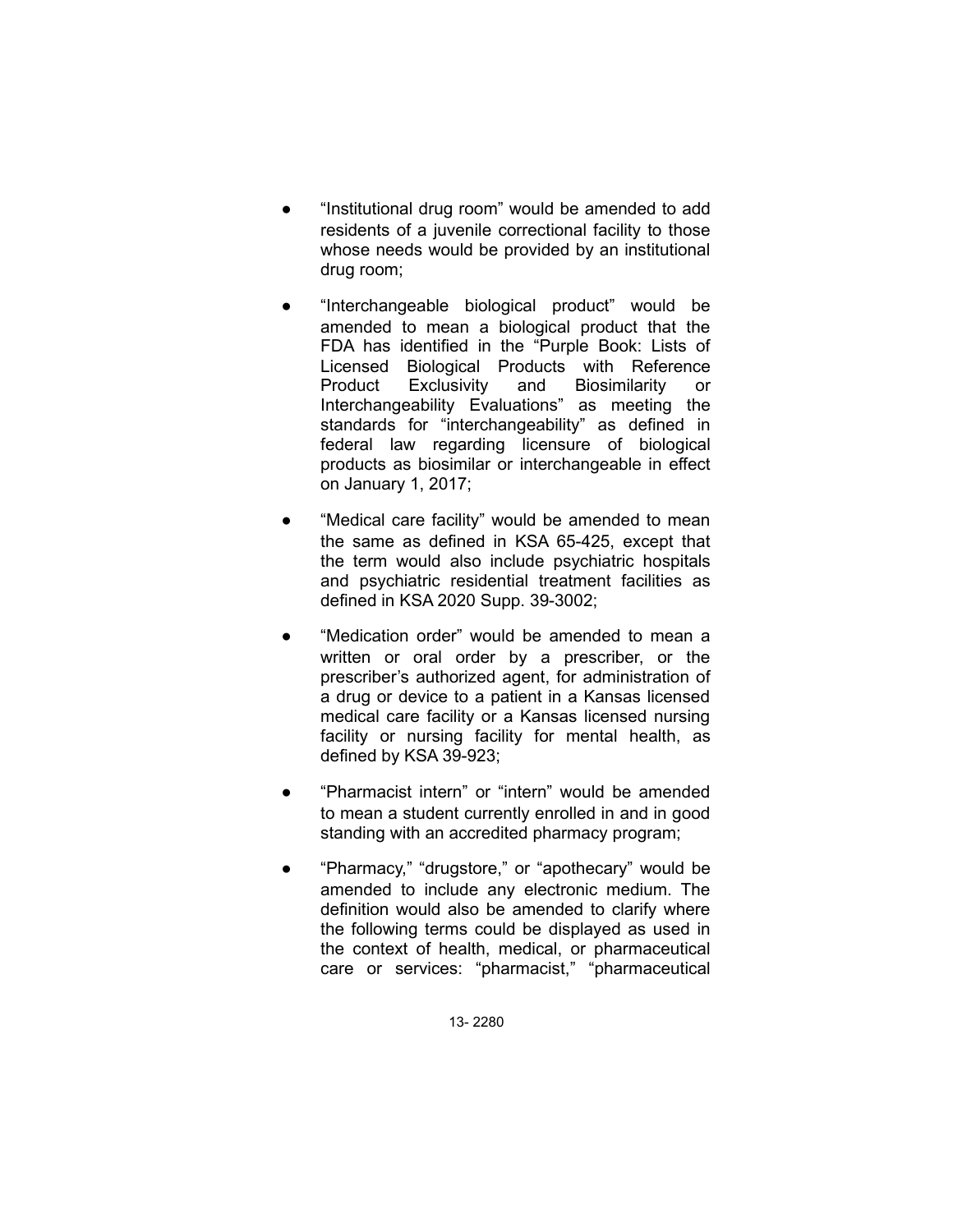chemist," "pharmacy," "apothecary," "drugstore," "druggist," "drugs," "drug sundries," or any of these words or combinations of these words or words of similar import displayed in any language or on any sign containing any of these words, and the characteristic symbols of pharmacy or the characteristic prescription sign "Rx";

- "Pharmacy prescription application" would be amended to mean software used to process prescription information and is either installed on a pharmacy's computers or servers and is controlled by the pharmacy or is maintained on the servers of an entity that sells electronic pharmacy prescription applications as a hosted service where the entity controls access to the application and maintains the software and records on its server;
- "Preceptor" would be amended to mean a licensed pharmacist who possesses at least two years' experience as a pharmacist and who supervises and is responsible for the actions of pharmacist interns obtaining pharmaceutical experience;
- "Prescription" or "prescription order" would be amended to mean the front and back of a lawful written, electronic, or facsimile order from a prescriber or an oral order from a prescriber or the prescriber's authorized agent that communicates the prescriber's instructions for a prescription drug or device to be dispensed;
- "Readily retrievable" or "readily available" would be amended to mean that records kept in hard copy or by automatic data processing applications or other electronic or mechanized record-keeping systems can be separated out from all other records quickly and easily during an inspection or investigation, or within a reasonable time not to exceed 48 hours of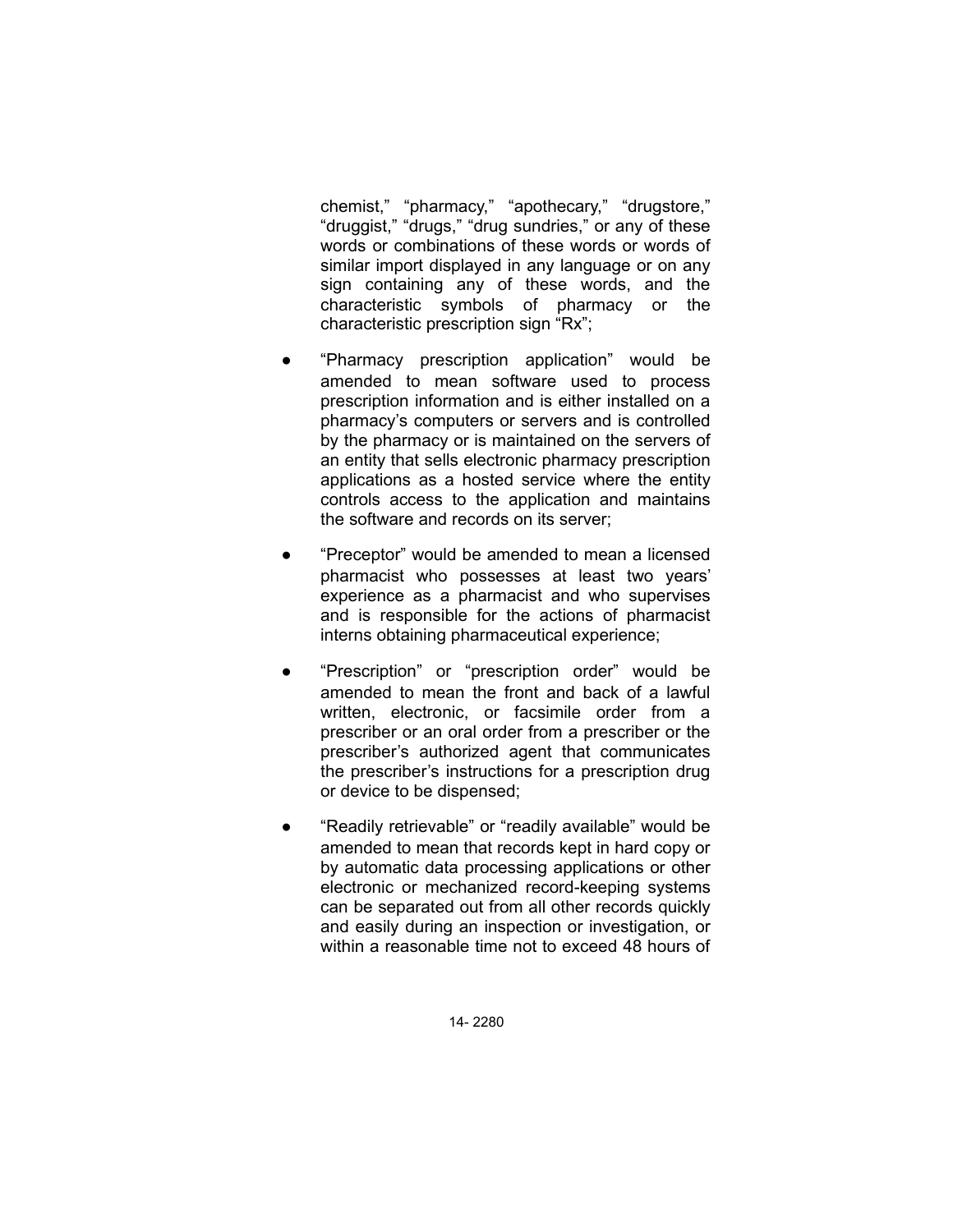a written request from the Board or other authorized agent;

- "Reverse distributor" would replace the terms "returns processor" and "reverse logistics provider" but would retain the meaning of those terms;
- "Virtual manufacturer" would be added to mean an entity that engages in the manufacture of a drug or device for which it:
	- Owns the new drug application or abbreviated new drug application number, if a prescription drug;
	- Owns the unique device identification number, as available, for a prescription device;
	- Contracts with a contract manufacturing organization for the physical manufacture of the drug or device;
	- Is not involved in the physical manufacture of the drug or device; and
	- Does not store or take physical possession of the drug or device;
- "Virtual wholesale distributor" would be added to mean a wholesale distributor that sells, brokers, or transfers a drug or device but never physically possesses the product;
- "Wholesale distributor" would be amended to mean any person engaged in wholesale distribution or reverse distribution of drugs or devices, other than a manufacturer, co-licensed partner, or third-party logistics provider; and
- "Wholesale distribution" would be amended to replace the term "prescription drug" with "drug or device" and "third-party returns processor" with a registered "reverse distributor" where those terms appear in the definition, to update a reference to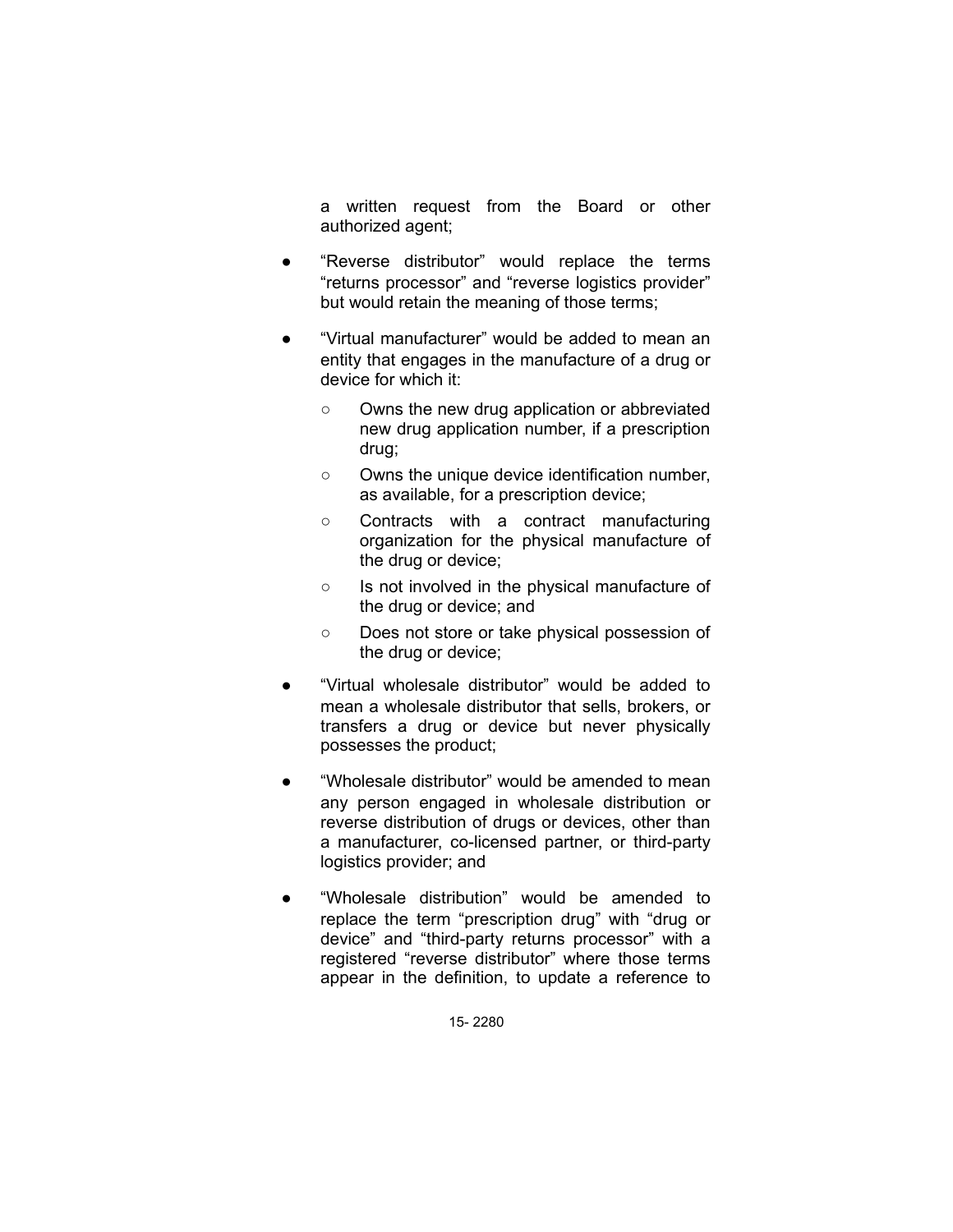the edition and section of the Internal Revenue Code regarding a charitable organization, and to remove multiple references to what a wholesale distribution does not include.

The bill would remove the definitions of "application service provider," "intermediary," and "return" from the Act.

### *Disciplinary Action (Section 7)*

#### *Pharmacist*

The bill would modify the disciplinary action the Board would be authorized to take on an application, renewal, or license of a pharmacist. The bill would authorize the Board to also limit, condition, place in a probationary status, or publicly or privately censure the license of any pharmacist upon certain findings. The bill would clarify one of the findings that would warrant disciplinary action to include violations of both the federal and state Uniform Controlled Substances Act. The bill would authorize the Board to take disciplinary action if the licensee has failed to keep, has failed to file with the Board, or has falsified records required to be kept or filed by the provisions of the Act, the federal or state Uniform Controlled Substances Act, or rules and regulations adopted by the Board.

# *Retail Dealer*

The bill would authorize the Board to suspend, revoke, place in probationary status, or deny an application for a retail dealer's permit when information in the possession of the Board discloses such operations are not being conducted according to law or the rules and regulations of the Board.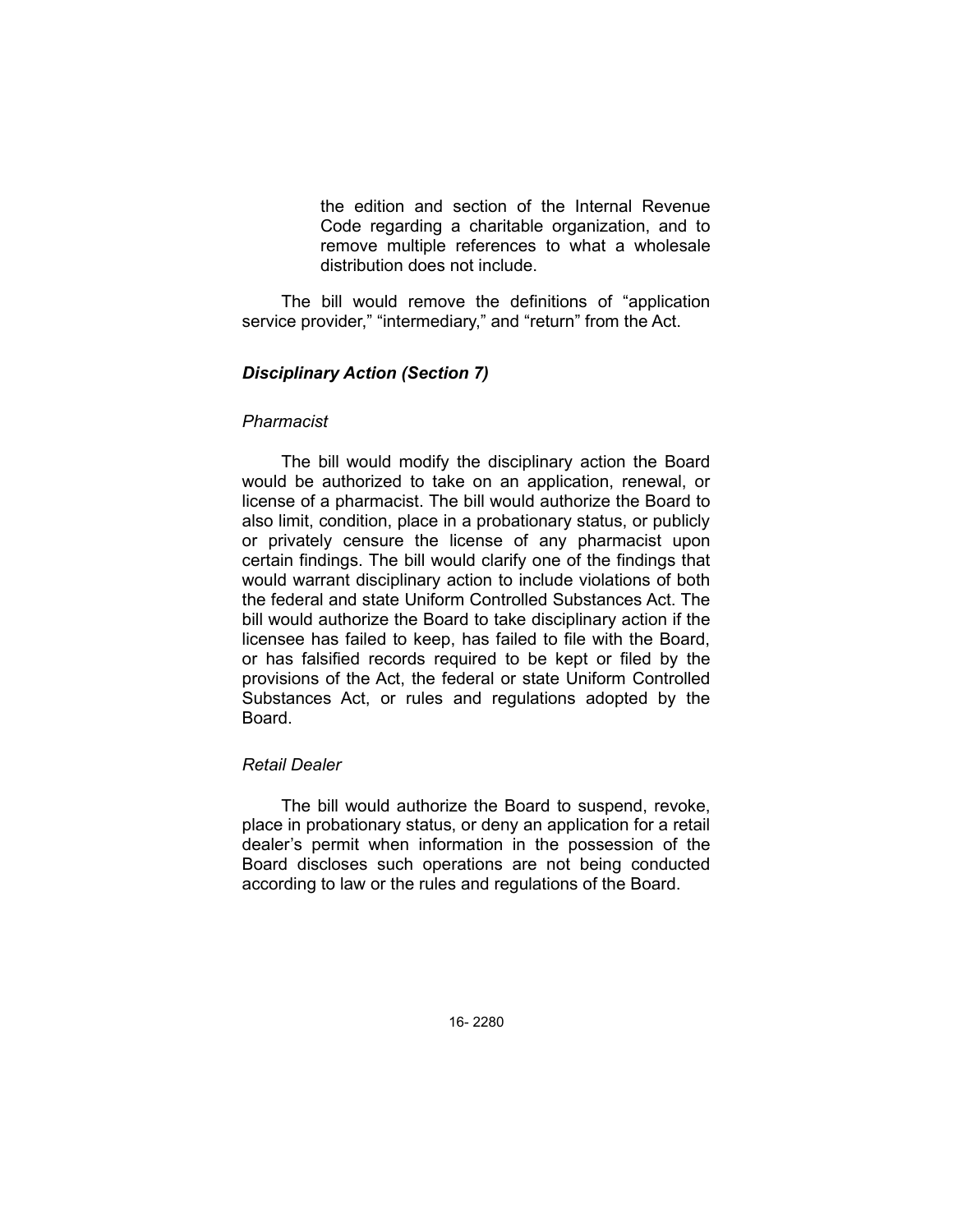#### *Pharmacy*

The bill would authorize the Board to deny an application or renewal, limit, condition, place in a probationary status or publicly or privately censure the registration of a pharmacy upon the existence of certain findings.

A conviction for a violation of the Act, the federal or state Uniform Controlled Substances Act, or the federal or state Food, Drug, and Cosmetic Act would be amended to also apply to a pharmacy. Fraudulently claiming money for pharmaceutical services would apply to pharmacies.

The bill would add the following findings for such purposes:

- The registrant has obtained, renewed, or attempted to obtain or renew a registration by false or fraudulent means, including misrepresentation of a material fact or falsification of any application;
- The registrant has refused to permit the Board or its duly authorized agents to inspect the registrant's establishment according to the provisions of the Act, federal or state Uniform Controlled Substances Act, or federal or state Food, Drug, and Cosmetic Act;
- The registrant has failed to keep, has failed to file with the Board, or has falsified records required to be kept or filed by the provisions of the Act, federal or state Uniform Controlled Substances Act, or rules and regulations adopted by the Board;
- A pharmacy has been operated in such a manner that violations of the provisions of the federal or state Food, Drug, and Cosmetic Act, federal or state Uniform Controlled Substances Act, or any rule and regulation of the Board have occurred;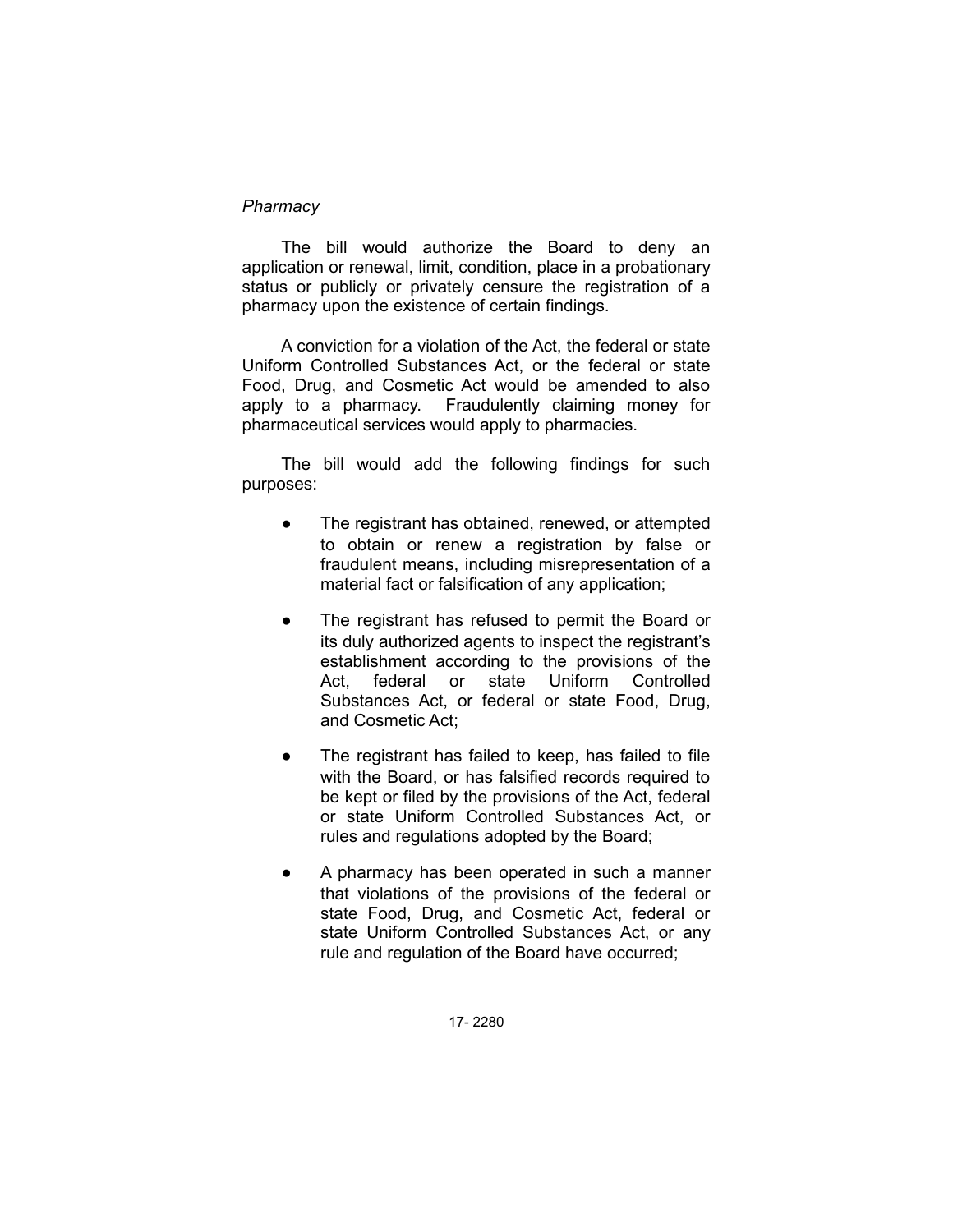- A pharmacy has been operated in such a manner that violations of the Prescription Monitoring Program Act of the State of Kansas or any rules and regulations of the Board have occurred;
- The registrant has failed to furnish the Board, its investigators, or its representatives any information legally requested by the Board; or
- The registrant has violated or failed to comply with any lawful order or directive of the Board.

## *Other Registrations*

The bill would amend law regarding disciplinary action against various other registrations to clarify such action would be allowed with regard to registrations to manufacture or repackage drugs or devices or to operate as an outsourcing facility, institutional drug room, or automated dispensing system. The bill would also add limitations, conditions, public or private censure of registrations, and denial of applications for renewal to the actions the Board would be authorized to take against those providers and wholesale distributors, thirdparty logistics providers, and sellers of durable medical equipment.

The bill would authorize the Board to take such actions on applications and registrations if any of the findings specified occur. The bill would make amendments and add findings authorizing the Board to take disciplinary action if a registrant or a registrant's agent:

- Has obtained, renewed, or attempted to obtain or renew a registration by false or fraudulent means, including misrepresentation of a material fact or falsification of any application;
- Has been convicted of a felony under any federal or state law relating to the manufacture,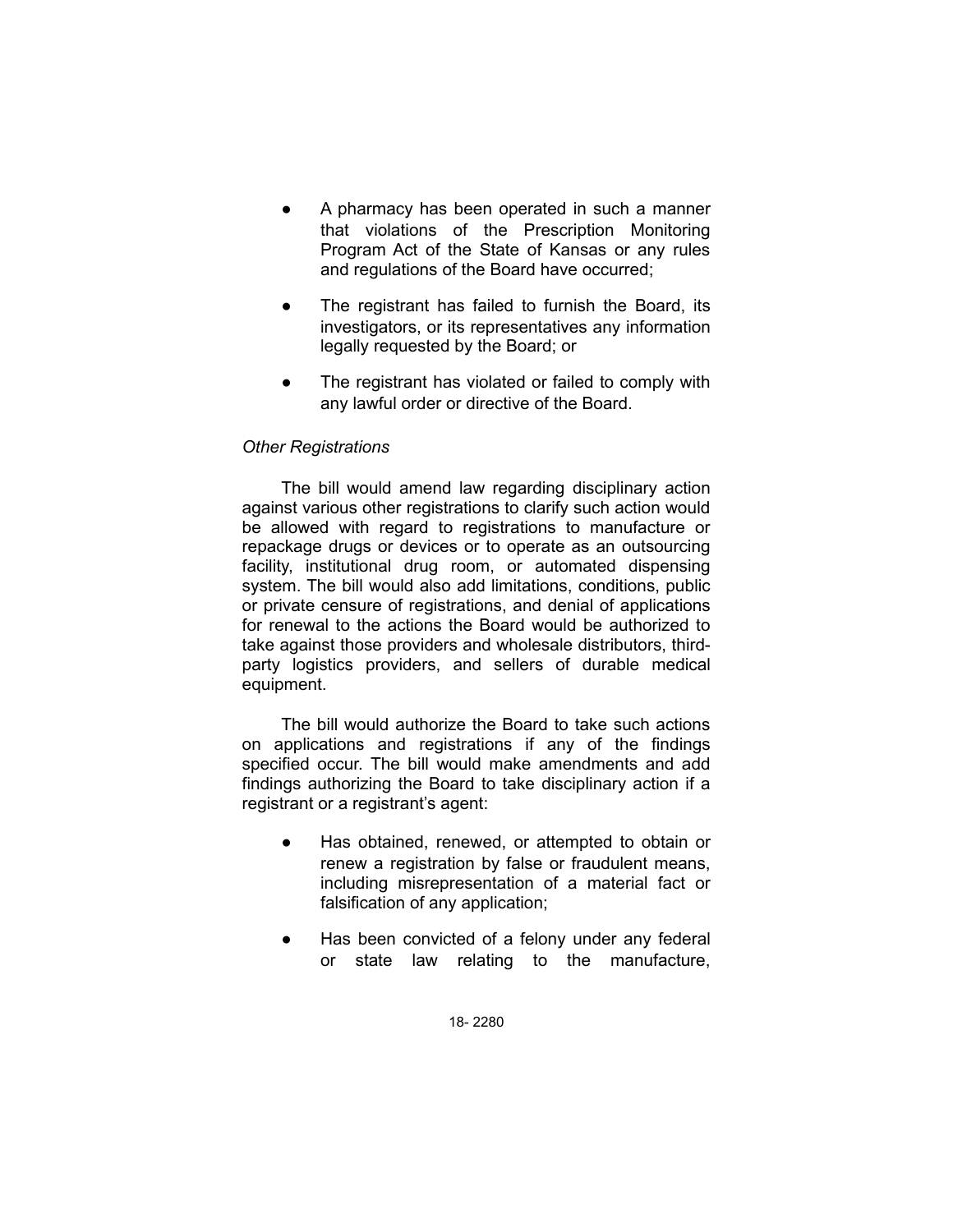compounding, dispensing, or distribution of drugs or devices;

- Has had any federal registration for the manufacture, compounding, dispensing, or distribution of drugs or devices suspended, limited, denied, disciplined, censured, or revoked;
- Has refused to permit the Board or its duly authorized agents to inspect the registrant's establishment according to the provisions of the Act, federal and state Uniform Controlled Substances Act, or the federal and state Food, Drug, and Cosmetic Act;
- Has failed to keep, has failed to file with the Board, or has falsified records required to be kept or filed by the provision of the Act, the federal or state Uniform Controlled Substances Act, or rules and regulations adopted by the Board;
- Has violated the federal Uniform Controlled Substances Act, has violated the federal Food, Drug, and Cosmetic Act or any rules and regulations adopted under such act;
- Has had a registration revoked, suspended, or limited; has been censured; or has had other disciplinary action taken or an application for registration denied by the proper registering authority of another state, territory, District of Columbia, or other country, a certified copy of the record of the action of the other jurisdiction being conclusive evidence of such action. When the Board determines that action under this subsection of the bill requires the immediate protection of the public interest, the bill would require the Board to conduct an emergency proceeding under the Kansas Administrative Procedure Act;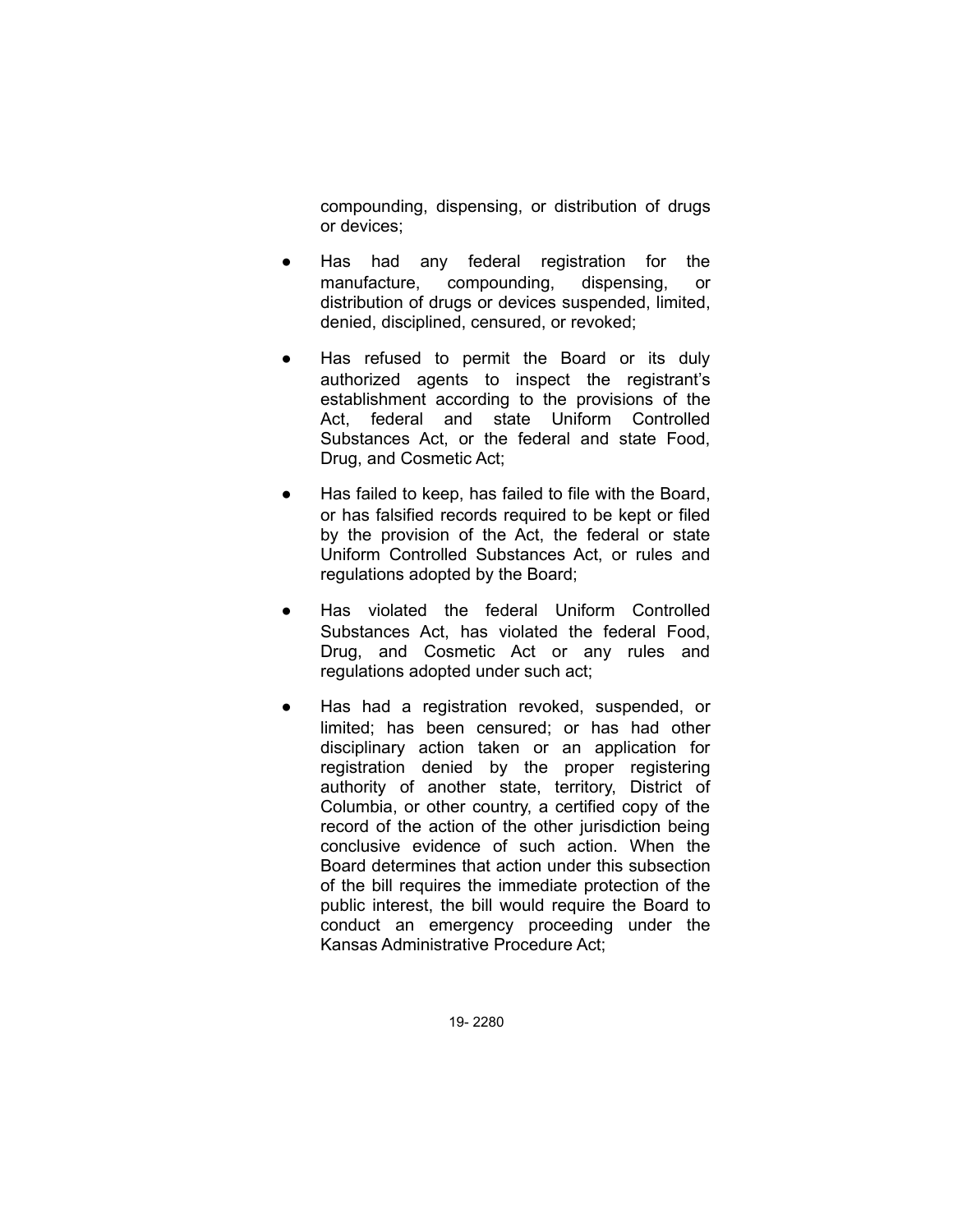- Has failed to furnish the Board, its investigators, or its representatives any information legally requested by the Board; or
- Has violated or failed to comply with any lawful order or directive of the Board.

#### *Minor Violations*

The bill would provide that any licensee, permit holder, or registrant disciplined for a minor violation under this section of the bill or Kansas statutes relating to disciplinary actions against nonresident pharmacies, pharmacy technicians, or pharmacist interns would be allowed to request in writing that the Board expunge the minor violation from their permanent record.

The bill would require the Board adopt rules and regulations to establish the minor violations. The bill would provide a violation would be deemed minor if it does not demonstrate a serious inability to practice the profession; assist in the practice of pharmacy; provide home medical equipment and services; adversely affect the public health, safety, or welfare; result in economic or physical harm to an individual; or create significant threat of such harm.

The bill would provide the request for expungement may be filed no sooner than five years after the date on which the license, permit holder, or registrant has completed disciplinary sanctions imposed and if such individual has not been disciplined for any subsequent violation within this period of time. The bill would prohibit such individuals from expunging their records under this section of the bill more than once.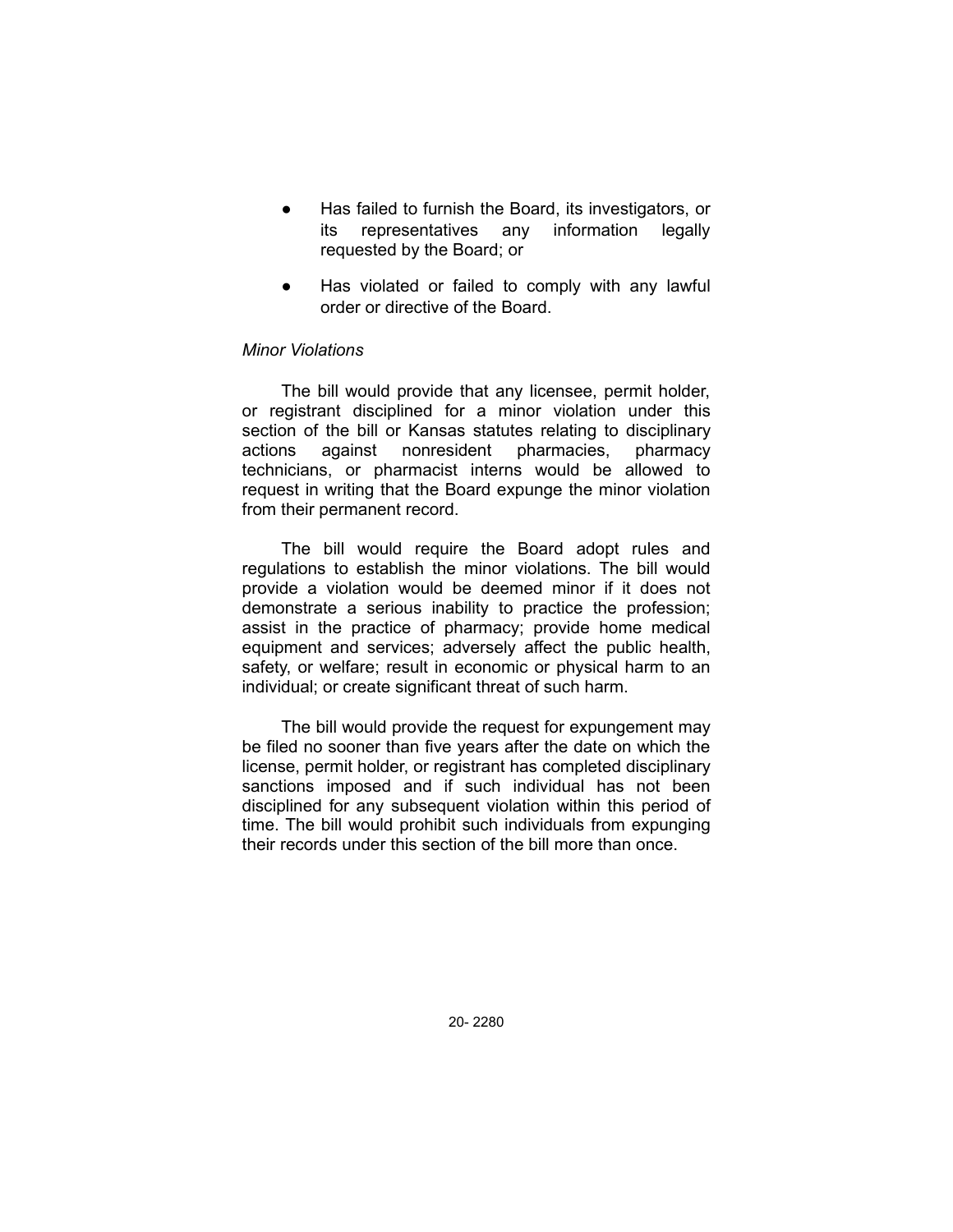### *Examinations (Section 8)*

The bill would authorize the Board to adopt rules and regulations necessary to establish the criteria for a pharmacist to be designated by the Board and act as a preceptor.

The bill would authorize the Board to adopt rules and regulations relating to the score an applicant must receive in order to pass the examinations required for licensure. The bill would require the Board only accept a passing score on an examination required for licensure from an applicant's first five attempts at taking such examination.

### *Reciprocal Licensure*

The bill would allow the Board, in its discretion, to license a pharmacist, without examination, who is duly registered or licensed by examination in some other state, except the Board would be allowed to require such individual take the multi-state jurisprudence examination approved by the Board. The bill would authorize the Board to adopt rules and regulations relating to the score such individual would be required to receive in order to pass the multi-state jurisprudence examination, the maximum number of times such individual would be allowed to take the examination, and the maximum number of times such individual may have attempted the North American Pharmacist Licensure Examination, regardless of the score achieved.

The bill would provide reciprocal licensure may be denied for failure to satisfy the rules and regulations adopted by the Board or for any reasons set forth in statute that authorize the Board to deny an application or renewal of any pharmacist license.

The bill would remove a provision prohibiting an applicant who has taken an examination for licensure approved by the Board and failed to complete it successfully

21- 2280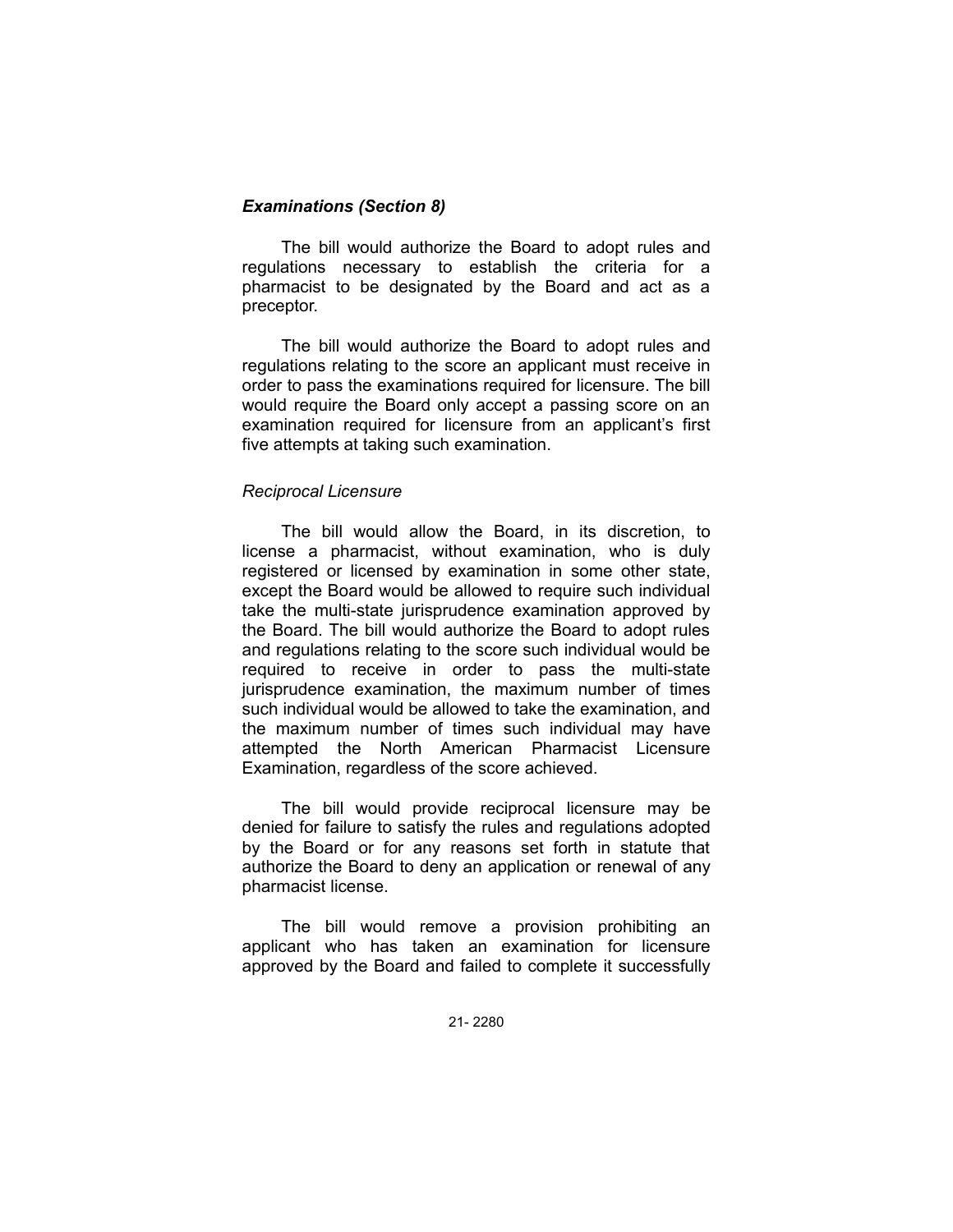from being considered for licensure by reciprocity within one year from the date the applicant sat for the examination.

#### *Prescription Orders (Section 9)*

The bill would clarify, regardless of the means of transmission to a pharmacy, a pharmacist or a pharmacist intern would be authorized to receive a new prescription order or a refill or renewal order from a prescriber or transmitting agent. The bill would authorize a registered pharmacy technician to receive a refill, renewal, or order for the continuation of therapy that contains no changes from the original prescription from a prescriber or transmitting agent if such registered pharmacy technician's supervising pharmacist has authorized that function.

Continuing law requires all prescriptions be filled or refilled in strict conformity with any directions of the prescriber but provides exceptions. The bill would amend these exceptions as follows:

- A pharmacist who receives a prescription order for a brand name product would be authorized to exercise brand exchange with a view toward achieving a lesser cost to the purchaser, unless:
	- The prescriber indicates "dispense as written" on the prescription or when communicating a prescription by oral order;
	- The FDA has determined that a biological product is not an interchangeable biological product for the prescribed biological product [*Note:* Existing law excludes biological products from brand exchange.]; or
	- The FDA has determined that a drug product of the same generic name is not bioequivalent to the prescribed brand name prescription medication. [*Note:* This is continuing law.]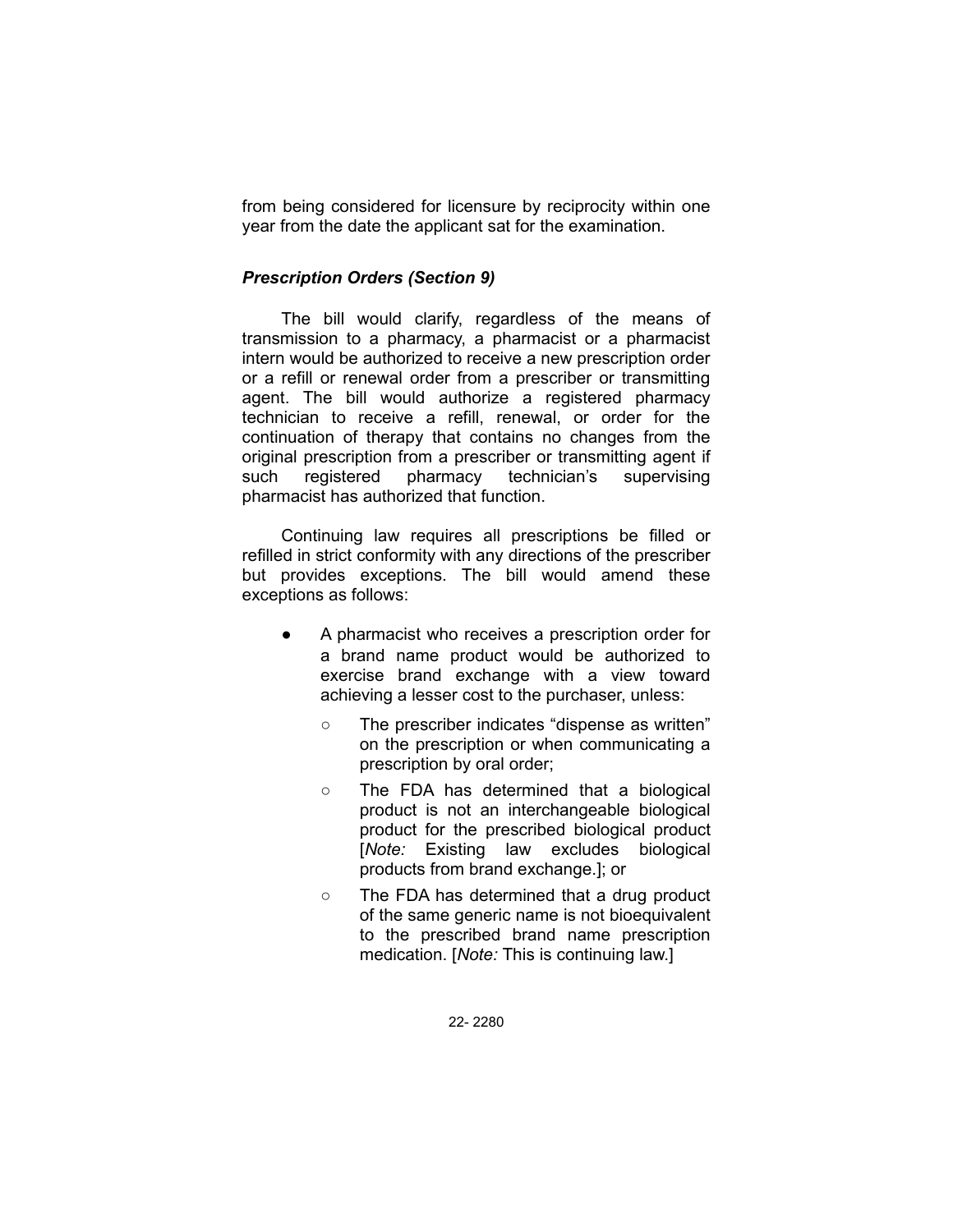- Except for a prescription for a controlled substance, a pharmacist would be allowed to use professional judgment to make adaptations to a prescription order if a patient consents, the prescriber has not indicated "dispense as written" on the prescription, the pharmacist documents the adaptation on the patient's prescription record, and the pharmacist notifies the prescriber. The adaptions would include:
	- Changing the prescribed quantity if the prescribed quantity or package size is not commercially available, the change in quantity is related to a change in dosage form, or the change extends a maintenance drug for the limited quantity necessary to coordinate a patient's refills in a medication synchronization program;
	- Changing the prescribed dosage form, strength, or directions for use if it is in the best interest of the patient and the change achieves the intent of the prescriber; or
	- Completing missing information on the prescription order if there is evidence to support the change.

[*Note:* Continuing law allows a pharmacist to provide up to a three-month supply of a prescription that is not a controlled substance or a psychotherapeutic drug when a practitioner has written a drug order to be filled with a smaller supply but included sufficient numbers of refills for a threemonth supply.]

The bill would increase from a maximum 7-day supply to a maximum 30-day supply the prescription amount a pharmacist would be authorized to refill without the prescriber's authorization, when all reasonable efforts to contact the prescriber have failed and when, in the pharmacist's professional judgment, continuation of the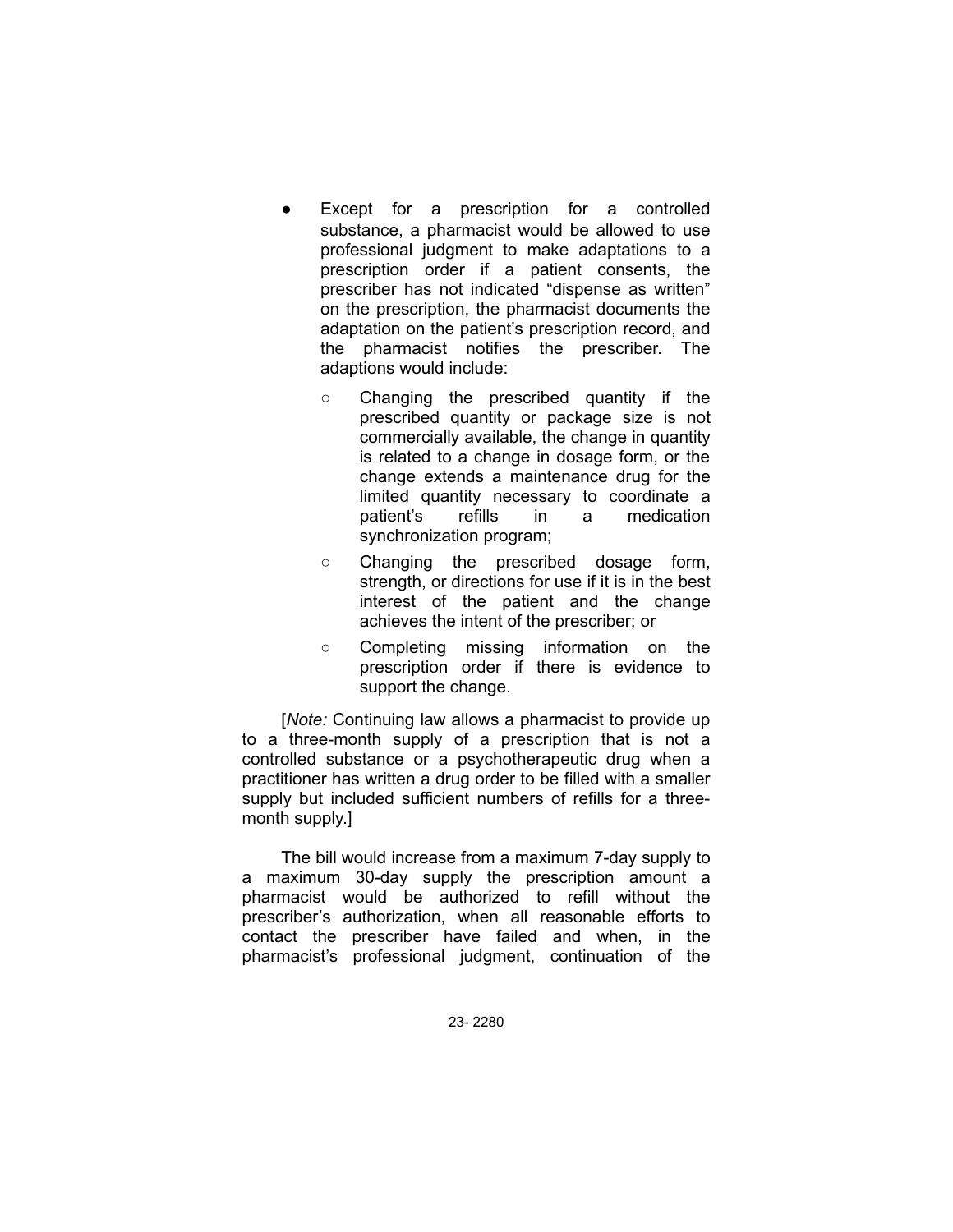medication is necessary for the patient's health, safety, and welfare.

# *Unlawful Acts (Section 10)*

The bill would amend the unlawful acts under the Act as follows:

- Devices would be added to those items a person would be prohibited from distributing at wholesale without first obtaining a registration as a wholesale distributor from the Board;
- Devices would be added to the items a person would be prohibited in any manner from distributing or dispensing samples of without first having obtained a permit from the Board to do so;
- It would be unlawful for any person to manufacture in Kansas any drugs or devices except under the personal and immediate supervision of a pharmacist or such other individual approved by the Board after an investigation and determination by the Board that such individual is qualified by scientific and technical training or experience to perform such duties of supervision necessary to protect public health and safety. No individual would be authorized to manufacture any drugs or devices without first obtaining a registration to do so from the Board;
- The exceptions to the unlawful act of selling or distributing a controlled substance in a pharmacy would be amended to require an individual purchasing, receiving, or otherwise acquiring such controlled substance to produce a valid photo identification;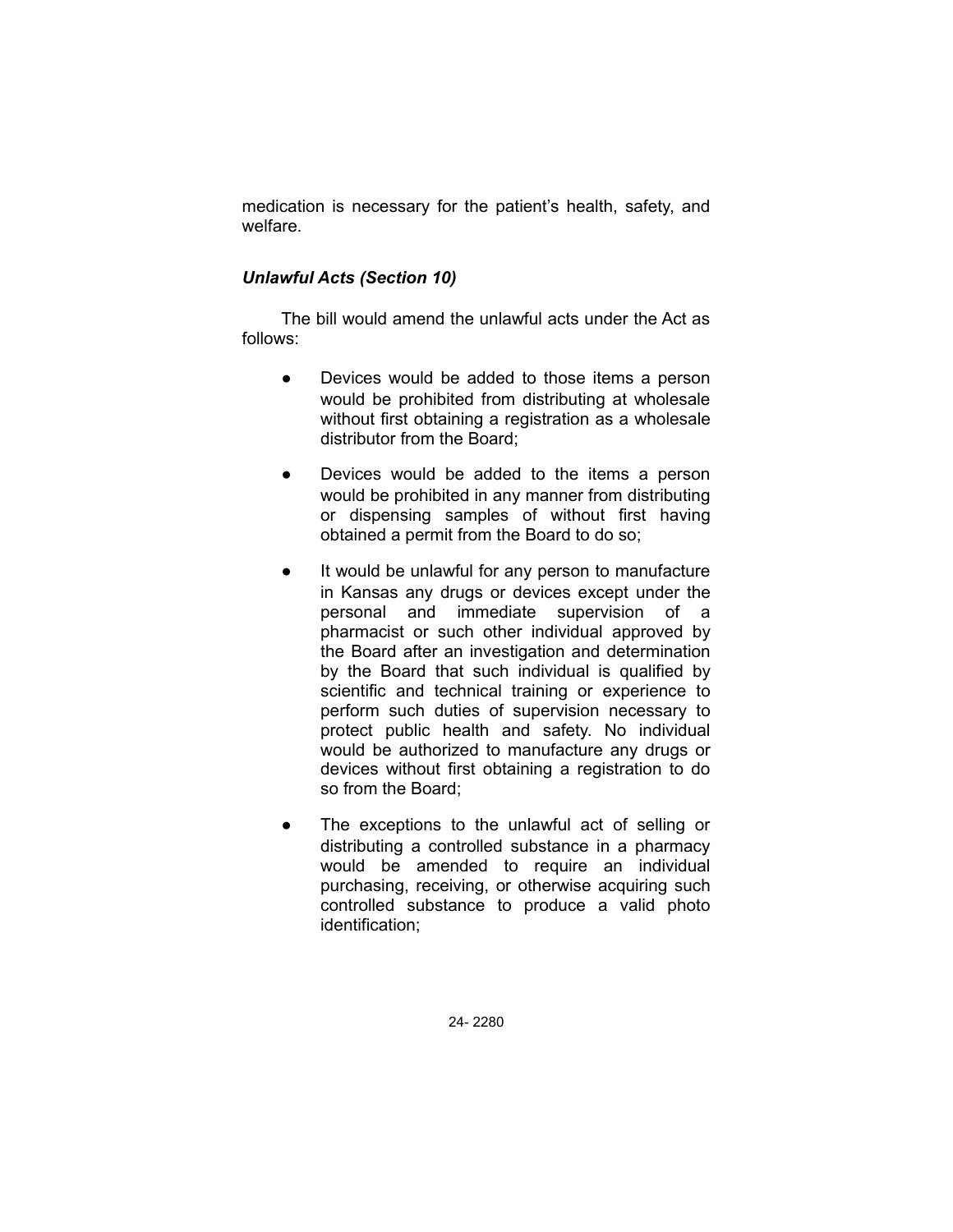- It would be unlawful for a person to supply medicalgrade oxygen to an end user without first obtaining a registration from the Board. This would not apply to sales made in the regular course of the person's business or sales by charitable organizations exempt from federal income taxation pursuant to the Internal Revenue Code of 1986; and
- It would be unlawful for any person to distribute drugs or devices into Kansas as an out-of-state manufacturer of such drugs or devices without first obtaining a registration as a manufacturer from the Board.

# *Fees (Section 11)*

The bill would require an application for a registration or permit submitted for a facility physically located outside the state of Kansas to be accompanied by an additional nonresident fee prescribed by the Board by rules and regulations. The bill would require such fee not exceed \$350 for a new registration and \$250 for a renewal.

The bill would amend the maximum nonrefundable fees required for the issuing of licenses, registrations, or permits under the Act and fixed by the Board. The maximum fees allowed would be as follows:

- For pharmacies, the new registration fee and renewal registration fee would each be capped at \$250;
- The pharmacist reciprocal licensure fee would be capped at \$350;
- The manufacturer or virtual manufacturer fee would be capped at \$500 for new registrations and \$500 for renewals;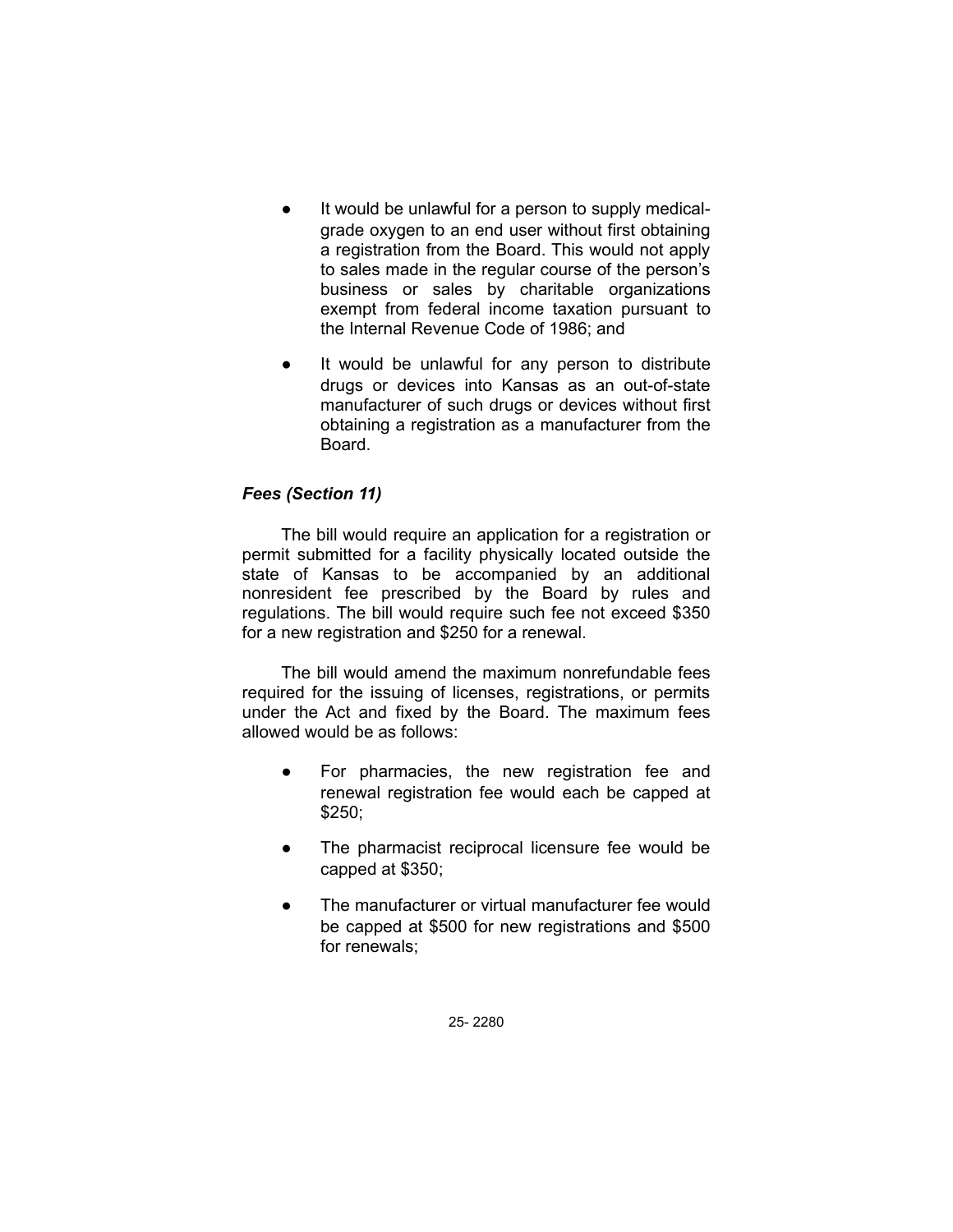- The renewal registration fee for a wholesale distributor would be capped at \$500; except, for a wholesale distributor dealing exclusively in nonprescription drugs, the manufacturing of which does not require registration under the Uniform Controlled Substances Act, the fee assessed for registration and renewal would be capped at \$100;
- Samples distribution registration and renewal fees would each be capped at \$100;
- For institutional drug rooms, new registration and renewal fees would each be capped at \$100;
- For retail dealers selling more than 12 different nonprescription drug products, new permit and renewal fees would each be capped at \$50;
- The durable medical equipment registration fee and renewal fee would each be capped at \$400;
- The third-party logistics provider renewal fee would be capped at \$500; except, providers exclusively providing nonprescription drugs not requiring registration under the Uniform Controlled Substances Act for manufacturing, distributing, or dispensing would be assessed a fee for registration and renewal not to exceed \$100;
- The renewal fee for an outsourcing facility would be capped at \$500; and
- The renewal fee for a repackager would be capped at \$500.

# *Transfer of Prescriptions (Section 12)*

The bill would allow for the filling or refilling of a valid prescription for prescription drugs not listed in Schedule II of the Uniform Controlled Substances Act that is on file in a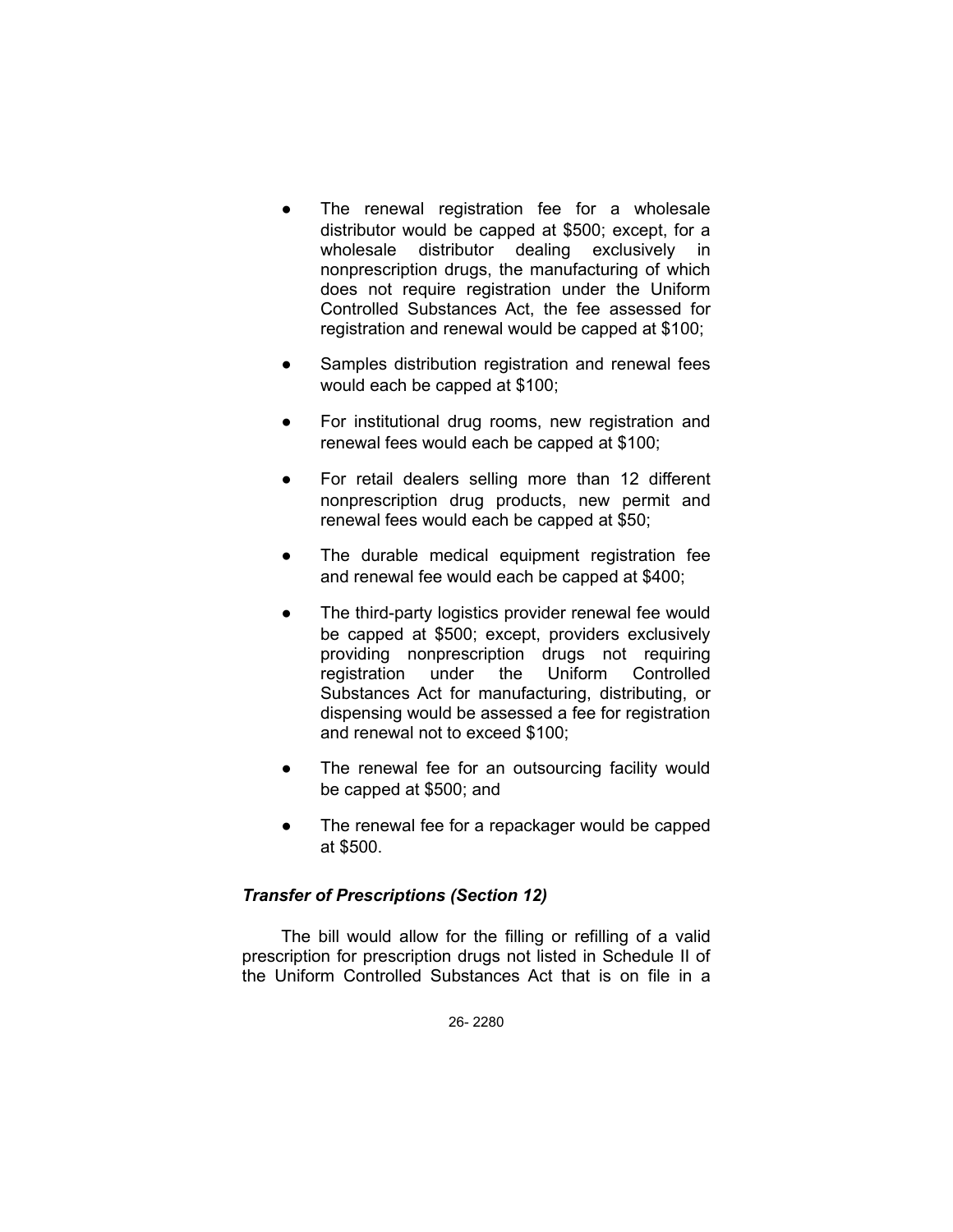pharmacy registered in any state and has been transferred from one pharmacy to another. [*Note:* Continuing law allows such action for licensed pharmacies only.] The conditions and exceptions to such action would be amended as follows:

- Prior to dispensing pursuant to any such prescription:
	- The dispensing pharmacist would be required to ensure records and notifications are in compliance with rules and regulations adopted by the Board; and
- Upon receipt of a request for the transfer of a prescription record, if the requested pharmacist is satisfied in the professional judgment of the pharmacist that the request is valid and legal, the requested pharmacy would be required to:
	- Provide such information accurately and completely;
	- Ensure records and notifications are made in compliance with rules and regulations adopted by the Board; and
	- Provide information in a timely manner to avoid interruption in the medication therapy of the patient.

The bill would allow a pharmacy to forward to another pharmacy an original, unfilled prescription for a noncontrolled substance or electronically forward an original, unfilled, electronic prescription for a controlled substance, at the request of the patient, in compliance with the provisions of the federal or state Uniform Controlled Substances Act.

# *Nonresident Pharmacy (Section 13)*

The bill would prohibit nonresident pharmacies from shipping, mailing, or delivering, in any manner, prescription drugs or devices to a patient, patient's agent, or prescriber's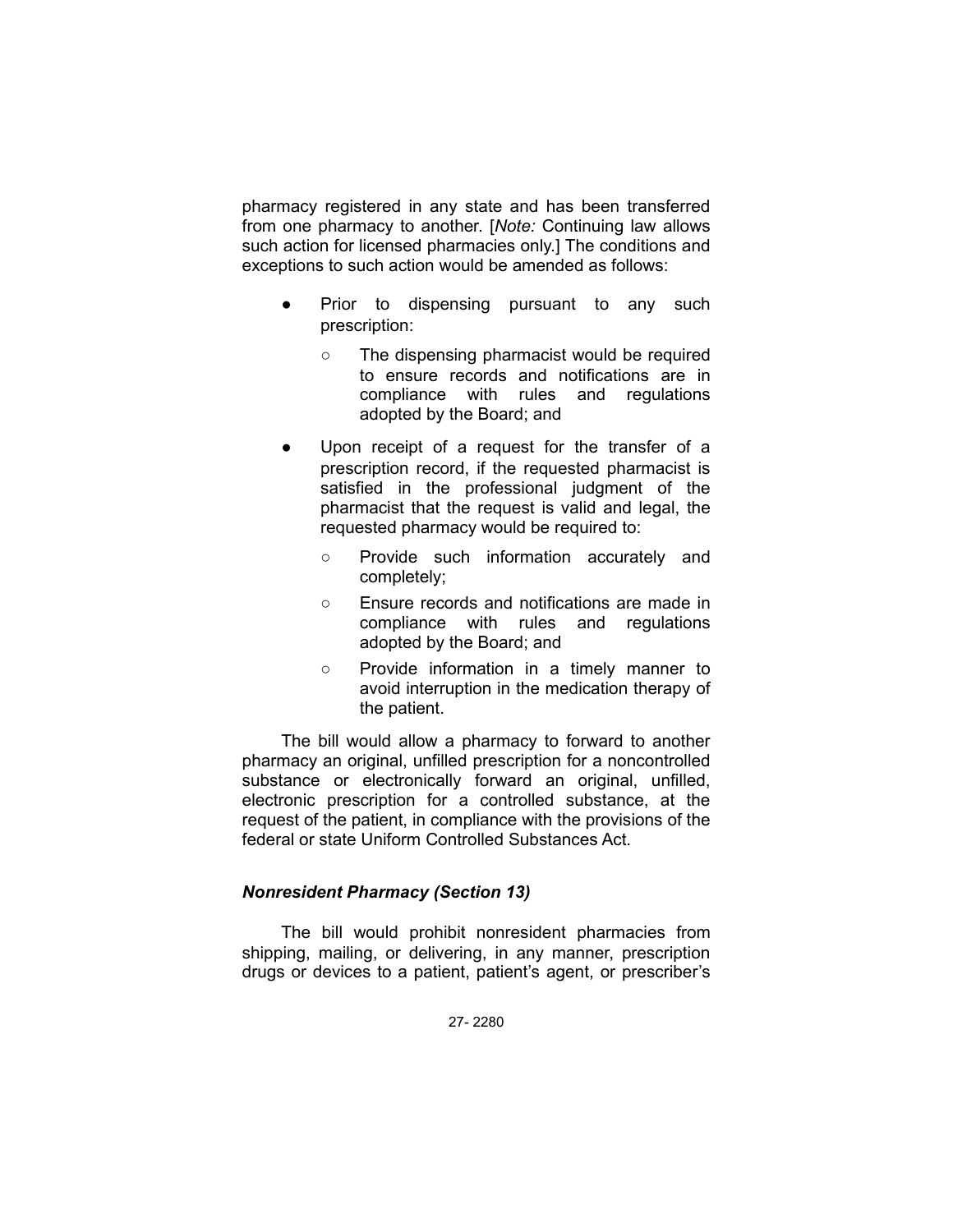office in Kansas unless registered as a nonresident pharmacy in Kansas. [*Note:* Existing law addresses only the shipping, mailing, or delivering of prescription drugs to a patient in Kansas.]

The bill would delete provisions authorizing the Board to assess civil fines, file a complaint against a nonresident pharmacy, and remit the fees for disciplinary action taken. [*Note:* Provisions addressing civil fines are addressed for all licensees and registrants in Section 14 of the bill.]

The bill would authorize the Board to limit, condition, revoke, suspend, place in probationary status, or publicly or privately censure a registration or deny an application for issuance or renewal of any registration of a nonresident pharmacy on any ground that would authorize the Board to take action against the registration of a pharmacy.

#### *Civil Fines (Section 14)*

Continuing law authorizes the Board, in addition to any other penalty prescribed under the Act, to assess civil fines, after a notice and opportunity to be heard in accordance with the Kansas Administrative Procedure Act, against the following licensees and registrants: pharmacists, any licensee in accordance with emergency adjudicative proceedings under the Kansas Administrative Procedure Act, retail dealers, and pharmacies. The bill would expand the list of licensees and registrants to which the civil fine provision applies to include manufacturers or repackagers of drugs or devices, wholesale distributors, third-party logistics providers, outsourcing facilities, institutional drug rooms or automated dispensing systems, sellers of durable medical equipment, or places of business where such operations take place.

The bill would clarify, in addition to civil fines assessed in violation of the Act and rules and regulations of the Board adopted under the Act, the Board would be authorized to assess civil fines for violation of the federal or state Uniform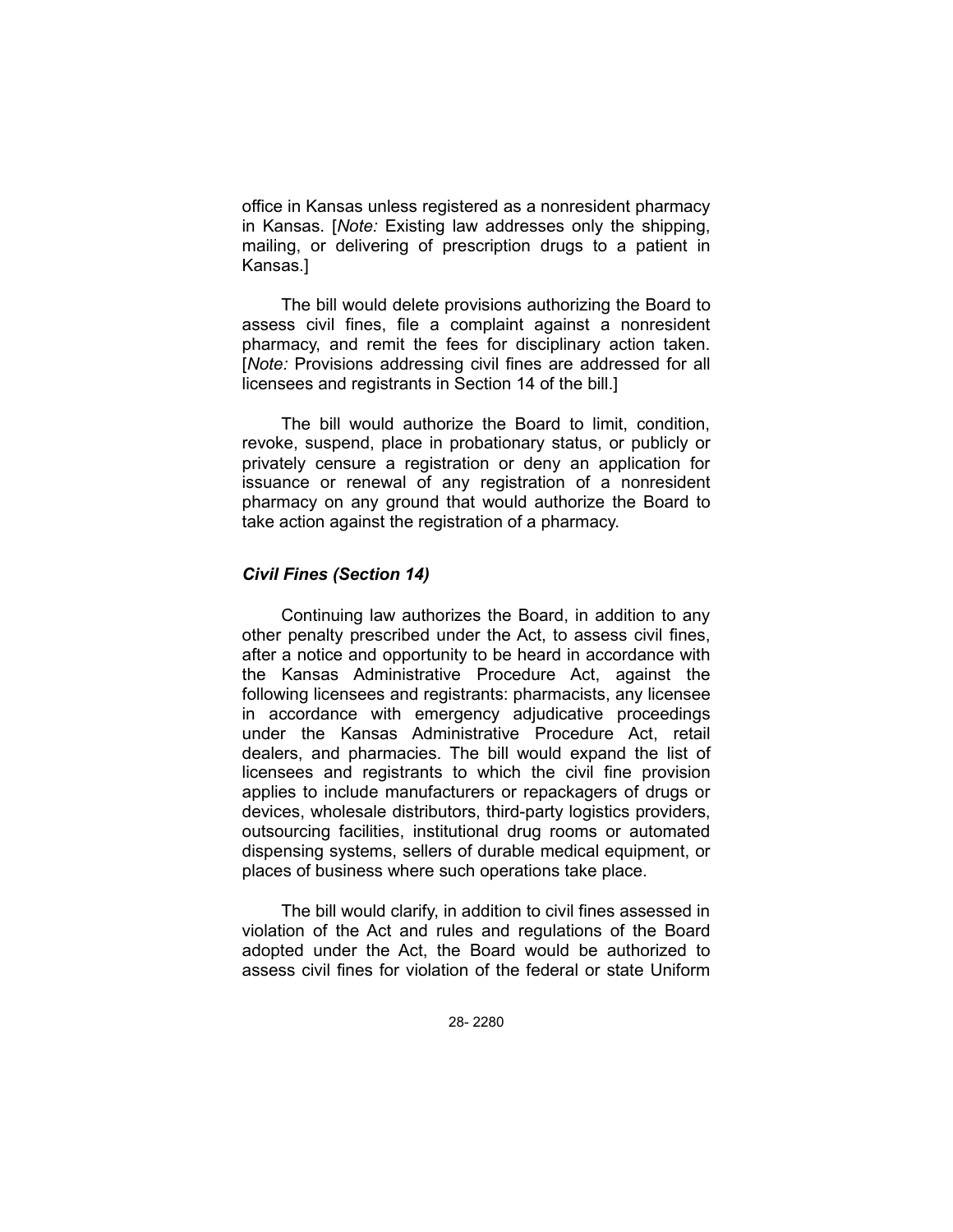Controlled Substances Act and rules and regulations of the Board adopted under such acts. The bill would also authorize the Board to assess civil fines for violation of the federal or state Food, Drug, and Cosmetic Act or rules and regulations adopted by the Board under such acts.

The bill would also amend provisions regarding where civil fines assessed or collected would be credited to have all fines credited to the Fee Fund instead of a portion going to the State General Fund (SGF).

### *Pharmacy Technician (Section 15)*

The bill would increase the renewal fee for a pharmacy technician from an amount not to exceed \$25 to an amount not to exceed \$50. The bill would expand the disciplinary action the Board would be authorized to take against a pharmacy technician to include conditioning, placing on probationary status, or publicly or privately censuring a registration, on any ground which would authorize the Board to take action against the license of a pharmacist.

### *Pharmacist Intern (Section 16)*

The bill would increase the registration fee for a pharmacist intern from an amount not to exceed \$25 to an amount not to exceed \$50. The bill would expand the disciplinary action the Board would be authorized to take against a pharmacist intern to include conditioning, placing on probationary status, or publicly or privately censuring a registration, on any ground which would authorize the Board to take action against the license of a pharmacist.

# **Background**

The bill was introduced by the House Committee on Health and Human Services at the request of Representative Eplee on behalf of the State Board of Pharmacy (Board).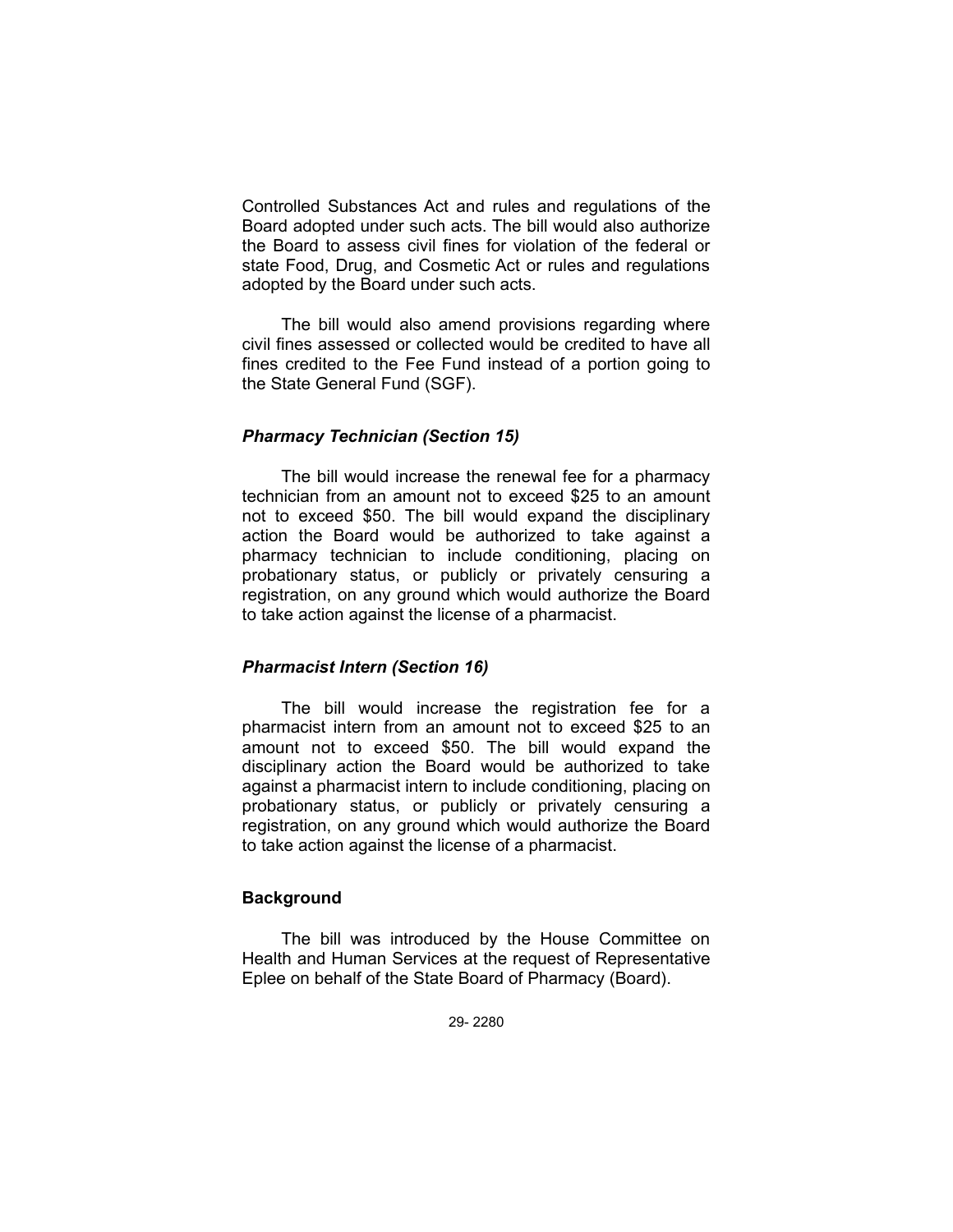[*Note:* A companion bill, SB 251, was introduced in the Senate.]

#### *House Committee on Health and Human Services*

In the House Committee hearing, **proponent** testimony was provided by a representative of the Board and representatives of the Kansas Association of Chain Drug Stores (KACDS) and the Kansas Pharmacists Association (KPhA). The Board representative stated the amendments proposed by the bill have been carefully crafted by the Board and vetted with the pharmacy stakeholder community. The Board representative outlined the key provisions of the bill, including language defining telepharmacy. The KPhA representative noted the work of the Telepharmacy Task Force in identifying KPhA members' concerns and recommending criteria to help provide an environment in which telepharmacy could be a positive addition. The KACDS representative indicated support for the inclusion of telepharmacy in the bill but requested the bill be amended to strike provisions regarding distance requirements and limiting the number of prescriptions dispensed, which KACDS members believe to be arbitrary limits on access for Kansas patients. The KACDS representative also recommended the definition of dispense be amended to address a distinction unique to Kansas between the method of prescription delivery allowed by a pharmacy and that allowed for mail-order pharmacies. Written-only proponent testimony was provided by a representative of the Kansas Hospital Association.

No other testimony was provided.

The House Committee amended the bill to remove the following from the criteria for a managing pharmacy and telepharmacy: the minimum and maximum distances from the nearest pharmacy where a telepharmacy outlet may be established, if necessary and applicable, and the facilities that may be exempt; and the maximum number of prescriptions that may be dispensed by a telepharmacy outlet. The House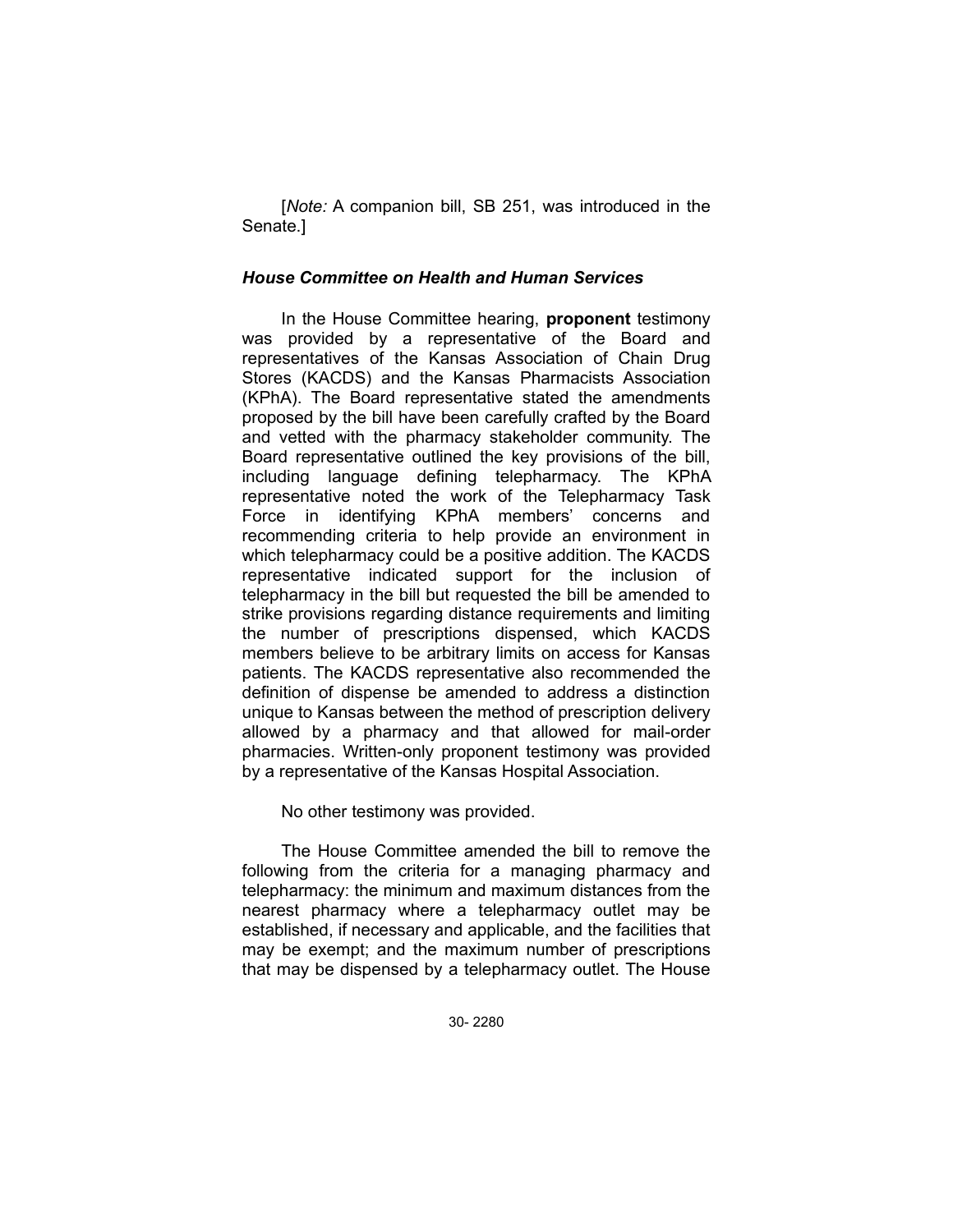Committee also amended the definition of "dispense" and "dispensing" in the Act, limited the number of times an applicant for a pharmacist license may take the licensing exam to obtain a passing score, and prohibited a pharmacist to exercise brand exchange when the prescriber communicates a prescription by oral order.

### **Fiscal Information**

According to the fiscal note prepared by the Division of the Budget on the bill, as introduced, the Board states the agency has been planning for the bulk of the changes reflected in the bill for several years. Expenses have been budgeted, and no increase in expenditures is anticipated. Any changes to the Board's current Licensing and Compliance Divisions would be offset by revenue from applications and reimbursement of actual costs of inspections and investigations. All other changes have been contemplated by the Board, incorporated into the Board's current five-year strategic plan, and could be absorbed within existing agency staff.

The Board does not anticipate there would be a significant number of telepharmacy registrations. However, those facilities would be required to apply for registration with the Board and pay application and annual renewal fees to offset agency expenditures.

The bill would require depositing administrative fine revenue to the Fee Fund rather than the SGF. The Board estimates the maximum reduction to SGF revenue and the maximum increase to Fee Fund revenue would be \$80,000.

The Board estimates enactment of the bill could result in additional revenue of \$399,867 for the Fee Fund. This amount includes \$248,267 from planned increases to existing regulatory fees, plus \$115,600 from the new nonresident facility renewal fee. The Board indicates there are currently 2,312 nonresident facilities. The estimate of revenue from the